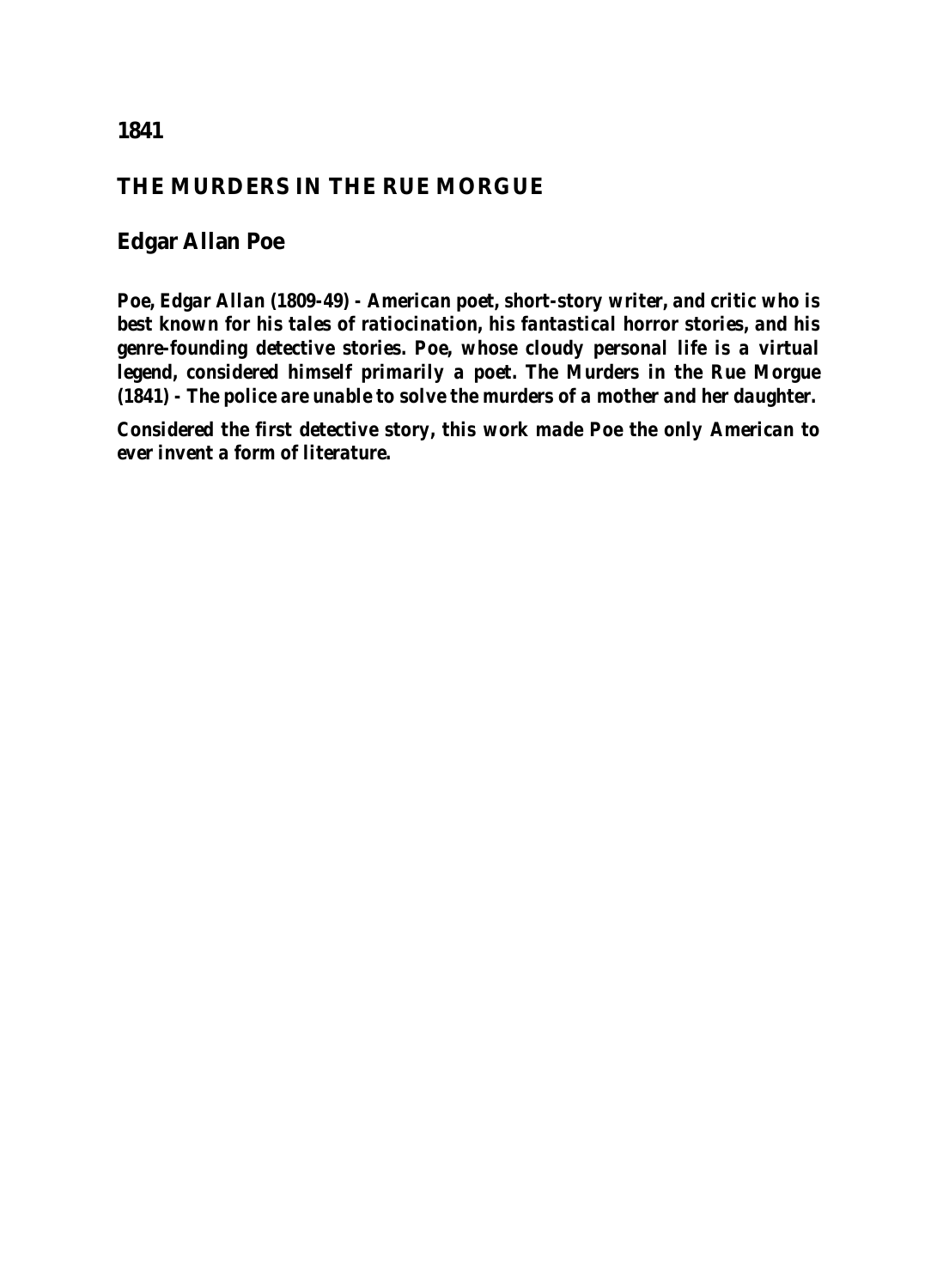#### **THE MURDERS IN THE RUE MORGUE**

THE MURDERS IN THE RUE MORGUE - What song the Syrens sang, or what name Achilles assumed when he hid himself among women, although puzzling questions are not beyond all conjecture.

• SIR THOMAS BROWNE, Urn-Burial. THE mental features discoursed of as the analytical, are, in themselves, but little susceptible of analysis. We appreciate them only in their effects. We know of them, among other things, that they are always to their possessor, when inordinately possessed, a source of the liveliest enjoyment. As the strong man exults in his physical ability, delighting in such exercises as call his muscles into action, so glories the analyst in that moral activity which disentangles. He derives pleasure from even the most trivial occupations bringing his talents into play. He is fond of enigmas, of conundrums, of hieroglyphics; exhibiting in his solutions of each a degree of acumen which appears to the ordinary apprehension preternatural. His results, brought about by the very soul and essence of method, have, in truth, the whole air of intuition. The faculty of re-solution is possibly much invigorated by mathematical study, and especially by that highest branch of it which, unjustly, and merely on account of its retrograde operations, has been called, as if par excellence, analysis. Yet to calculate is not in itself to analyze. A chess-player, for example, does the one without effort at the other. It follows that the game of chess, in its effects upon mental character, is greatly misunderstood. I am not now writing a treatise, but simply prefacing a somewhat peculiar narrative by observations very much at random; I will, therefore, take occasion to assert that the higher powers of the reflective intellect are more decidedly and more usefully tasked by the unostentatious game of draughts than by all the elaborate frivolity of chess. In this latter, where the pieces have different and bizarre motions, with various and variable values, what is only complex is mistaken (a not unusual error) for what is profound. The attention is here called powerfully into play. If it flag for an instant, an oversight is committed, resulting in injury or defeat. The possible moves being not only manifold but involute, the chances of such oversights are multiplied; and in nine cases out of ten it is the more concentrative rather than the more acute player who conquers. In draughts, on the contrary, where the moves are unique and have but little variation, the probabilities of inadvertence are diminished, and the mere attention being left comparatively what advantages are obtained by either party are obtained by superior acumen. To be less abstract —Let us suppose a game of draughts where the pieces are reduced to four kings, and where, of course, no oversight is to be expected. It is obvious that here the victory can be decided (the players being at all equal) only by some recherche movement, the result of some strong exertion of the intellect. Deprived of ordinary resources, the analyst throws himself into the spirit of his opponent, identifies himself therewith, and not unfrequently sees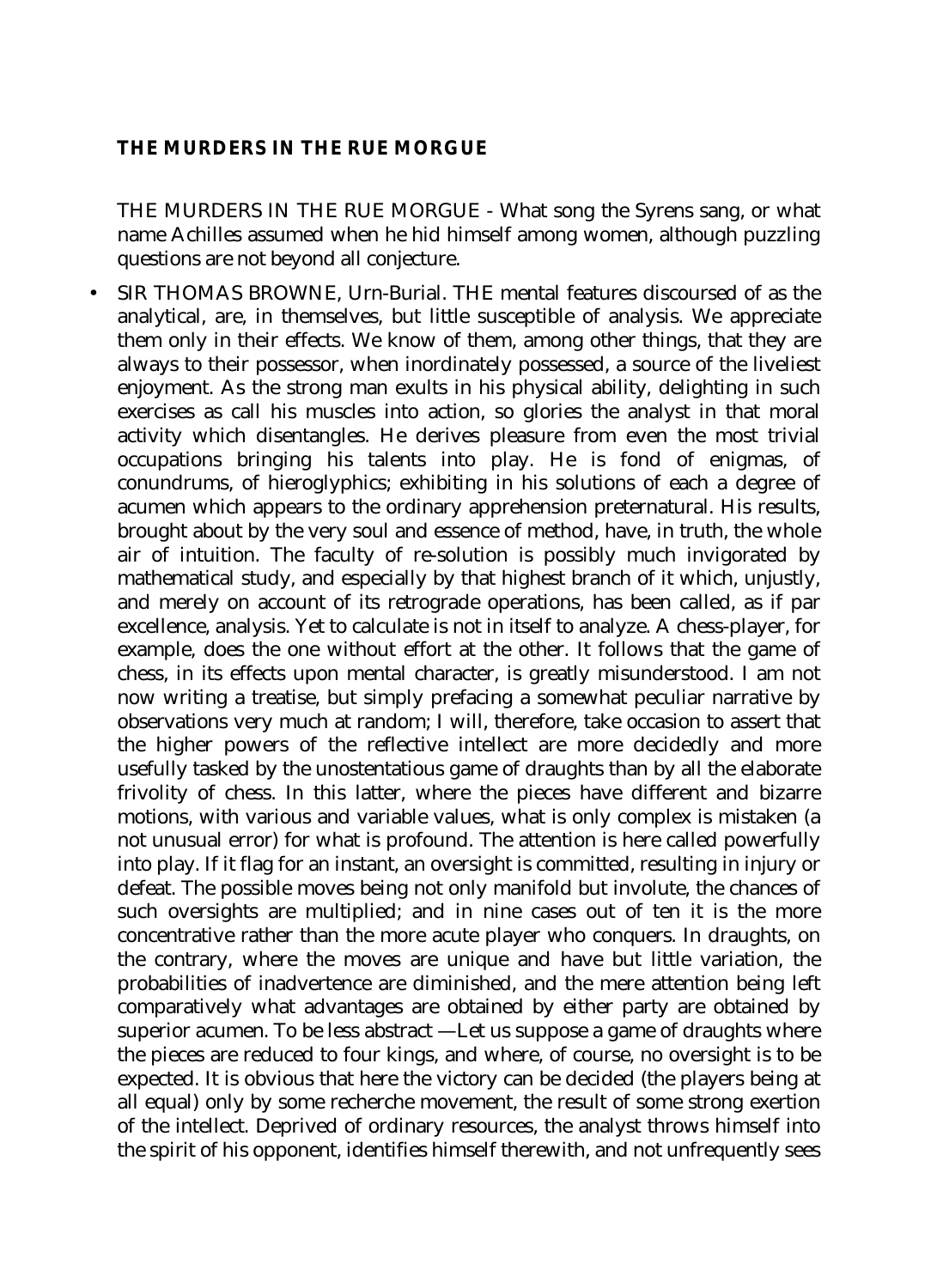thus, at a glance, the sole methods (sometimes indeed absurdly simple ones) by which he may seduce into error or hurry into miscalculation.

Whist has long been noted for its influence upon what is termed the calculating power; and men of the highest order of intellect have been known to take an apparently unaccountable delight in it, while eschewing chess as frivolous. Beyond doubt there is nothing of a similar nature so greatly tasking the faculty of analysis. The best chess-player in Christendom may be little more than the best player of chess; but proficiency in whist implies capacity for success in all these more important undertakings where mind struggles with mind. When I say proficiency, I mean that perfection in the game which includes a comprehension of all the sources whence legitimate advantage may be derived. These are not only manifold but multiform, and lie frequently among recesses of thought altogether inaccessible to the ordinary understanding. To observe attentively is to remember distinctly; and, so far, the concentrative chess-player will do very well at whist; while the rules of Hoyle (themselves based upon the mere mechanism of the game) are sufficiently and generally comprehensible. Thus to have a retentive memory, and to proceed by "the book," are points commonly regarded as the sum total of good playing. But it is in matters beyond the limits of mere rule that the skill of the analyst is evinced. He makes, in silence, a host of observations and inferences. So, perhaps, do his companions; and the difference in the extent of the information obtained, lies not so much in the validity of the inference as in the quality of the observation. The necessary knowledge is that of what to observe.

Our player confines himself not at all; nor, because the game is the object, does he reject deductions from things external to the game. He examines the countenance of his partner, comparing it carefully with that of each of his opponents.

He considers the mode of assorting the cards in each hand; often counting trump by trump, and honor by honor, through the glances bestowed by their holders upon each. He notes every variation of face as the play progresses, gathering a fund of thought from the differences in the expression of certainty, of surprise, of triumph, or chagrin. From the manner of gathering up a trick he judges whether the person taking it can make another in the suit. He recognizes what is played through feint, by the air with which it is thrown upon the table. A casual or inadvertent word; the accidental dropping or turning of a card, with the accompanying anxiety or carelessness in regard to its concealment; the counting of the tricks, with the order of their arrangement; embarrassment, hesitation, eagerness or trepidation —all afford, to his apparently intuitive perception, indications of the true state of affairs. The first two or three rounds having been played, he is in full possession of the contents of each hand, and thenceforward puts down his cards with as absolute a precision of purpose as if the rest of the party had turned outward the faces of their own.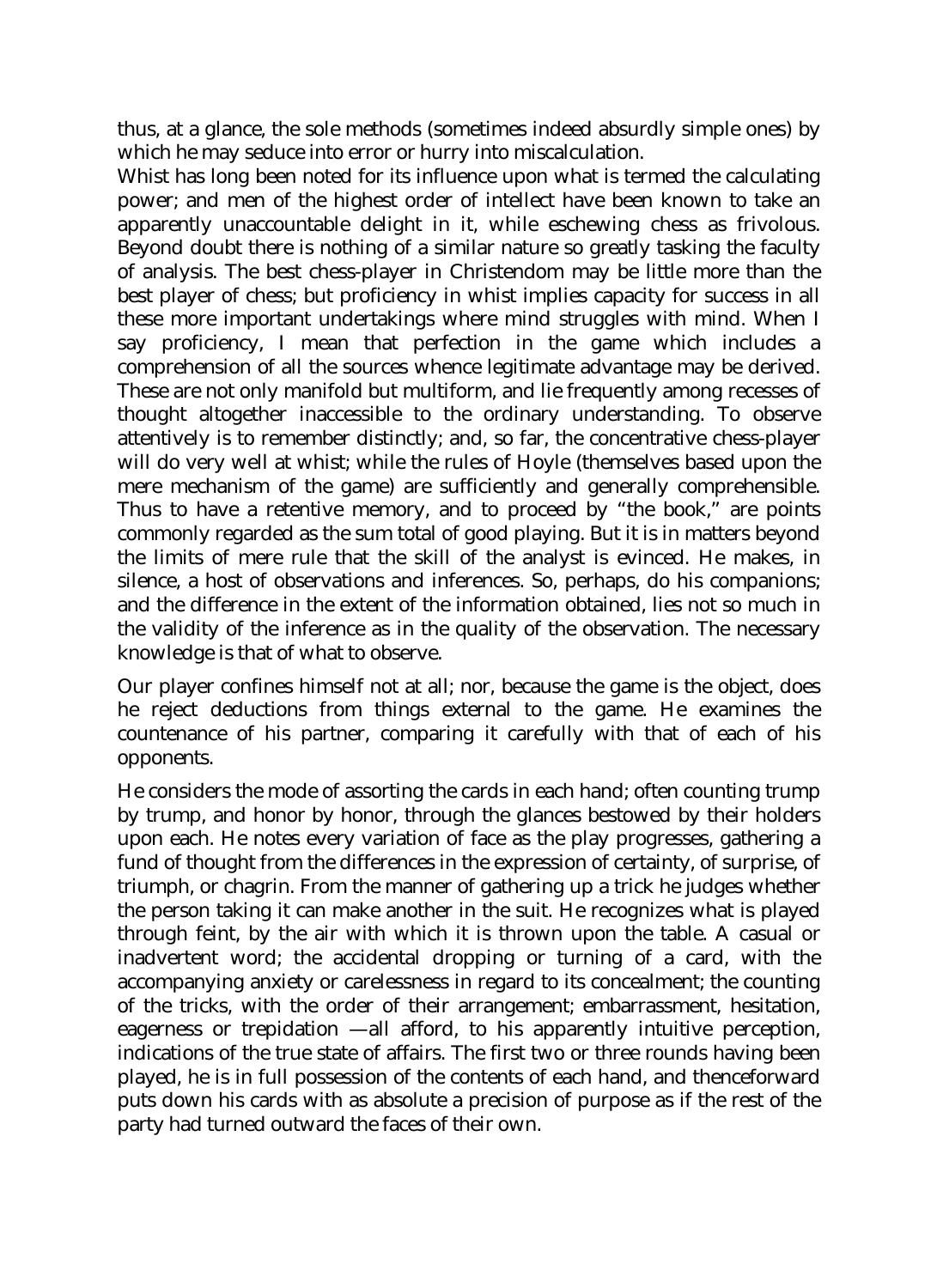The analytical power should not be confounded with simple ingenuity; for while the analyst is necessarily ingenious, the ingenious man is often remarkably incapable of analysis. The constructive or combining power, by which ingenuity is usually manifested, and which the phrenologists (I believe erroneously) have assigned a separate organ, supposing it a primitive faculty, has been so frequently seen in those whose intellect bordered otherwise upon idiocy, as to have attracted general observation among writers on morals. Between ingenuity and the analytic ability there exists a difference far greater, indeed, than that between the fancy and the imagination, but of a character very strictly analogous. It will found, in fact, that the ingenious are always fanciful, and the truly imaginative never otherwise than analytic.

The narrative which follows will appear to the reader somewhat in the light of a commentary upon the propositions just advanced.

Residing in Paris during the spring and part of the summer of 18\_\_, I there became acquainted with a Monsieur C. Auguste Dupin. This young gentleman was of an excellent —indeed of an illustrious family, but, by a variety of untoward events, had been reduced to such poverty that the energy of his character succumbed beneath it, and he ceased to bestir himself in the world, or to care for the retrieval of his fortunes. By courtesy of his creditors, there still remained in his possession a small remnant of his patrimony; and, upon the income arising from this, he managed, by means of a rigorous economy, to procure the necessaries of life, without troubling himself about its superfluities. Books, indeed, were his sole luxuries, and in Paris these are easily obtained.

Our first meeting was at an obscure library in the Rue Montmartre, where the accident of our both being in search of the same very rare and very remarkable volume, brought us into closer communion. We saw each other again and again. I was deeply interested in the little family history which he detailed to me with all that candor which a Frenchman indulges whenever mere self is the theme. I was astonished, too, at the vast extent of his reading; and, above all, I felt my soul enkindled within me by the wild fervor, and the vivid freshness of his imagination.

Seeking in Paris the objects I then sought, I felt that the society of such a man would be to me a treasure beyond price; and this feeling I frankly confided to him. It was at length arranged that we should live together during my stay in the city; and as my worldly circumstances were somewhat less embarrassed than his own, I was permitted to be at the expense of renting, and furnishing in a style which suited the rather fantastic gloom of our common temper, a time-eaten and grotesque mansion, long deserted through superstitions into which we did not inquire, and tottering to its fall in a retired and desolate portion of the Faubourg St. Germain.

Had the routine of our life at this place been known to the world, we should have been regarded as madmen —although, perhaps, as madmen of a harmless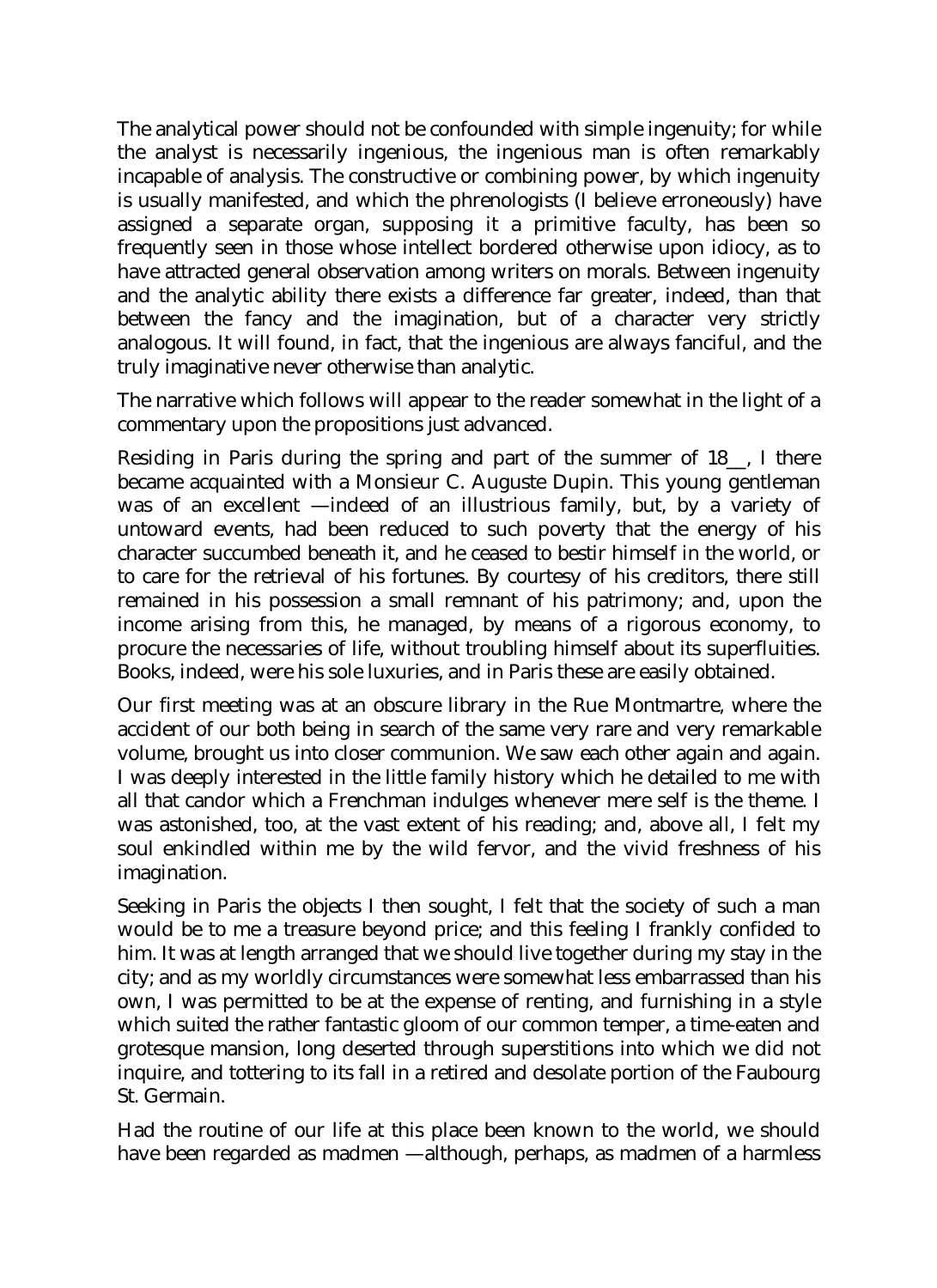nature. Our seclusion was perfect. We admitted no visitors. Indeed the locality of our retirement had been carefully kept a secret from my own former associates; and it had been many years since Dupin had ceased to know or be known in Paris. We existed within ourselves alone.

It was a freak of fancy in my friend (for what else shall I call it?) to be enamored of the Night for her own sake; and into this bizarrerie, as into all his others, I quietly fell; giving myself up to his wild whims with a perfect abandon. The sable divinity would not herself dwell with us always; but we could counterfeit her presence. At the first dawn of the morning we closed all the massy shutters of our old building; lighted a couple of tapers which, strongly perfumed, threw out only the ghastliest and feeblest of rays. By the aid of these we then busied our souls in dreams —reading, writing, or conversing, until warned by the clock of the advent of the true Darkness. Then we sallied forth into the streets, arm and arm, continuing the topics of the day, or roaming far and wide until a late hour, seeking, amid the wild lights and shadows of the populous city, that infinity of mental excitement which quiet observation can afford.

At such times I could not help remarking and admiring (although from his rich ideality I had been prepared to expect it) a peculiar analytic ability in Dupin.

He seemed, too, to take an eager delight in its exercise —if not exactly in its display —and did not hesitate to confess the pleasure thus derived. He boasted to me, with a low chuckling laugh, that most men, in respect to himself, wore windows in their bosoms, and was wont to follow up such assertions by direct and very startling proofs of his intimate knowledge of my own. His manner at these moments was frigid and abstract; his eyes were vacant in expression; while his voice, usually a rich tenor, rose into a treble which would have sounded petulantly but for the deliberateness and entire distinctness of the enunciation. Observing him in these moods, I often dwelt meditatively upon the old philosophy of the Bi-Part Soul, and amused myself with the fancy of a double Dupin —the creative and the resolvent.

Let it not be supposed, from what I have just said, that I am detailing any mystery, or penning any romance. What I have described in the Frenchman, was merely the result of an excited, or perhaps of a diseased intelligence. But of the character of his remarks at the periods in question an example will best convey the idea.

We were strolling one night down a long dirty street, in the vicinity of the Palais Royal. Being both, apparently, occupied with thought, neither of us had spoken a syllable for fifteen minutes at least. All at once Dupin broke forth with these words:"He is a very little fellow, that's true, and would do better for the Theatre des Varietes." "There can be no doubt of that," I replied unwittingly, and not at first observing (so much had I been absorbed in reflection) the extraordinary manner in which the speaker had chimed in with my meditations. In an instant afterward I recollected myself, and my astonishment was profound.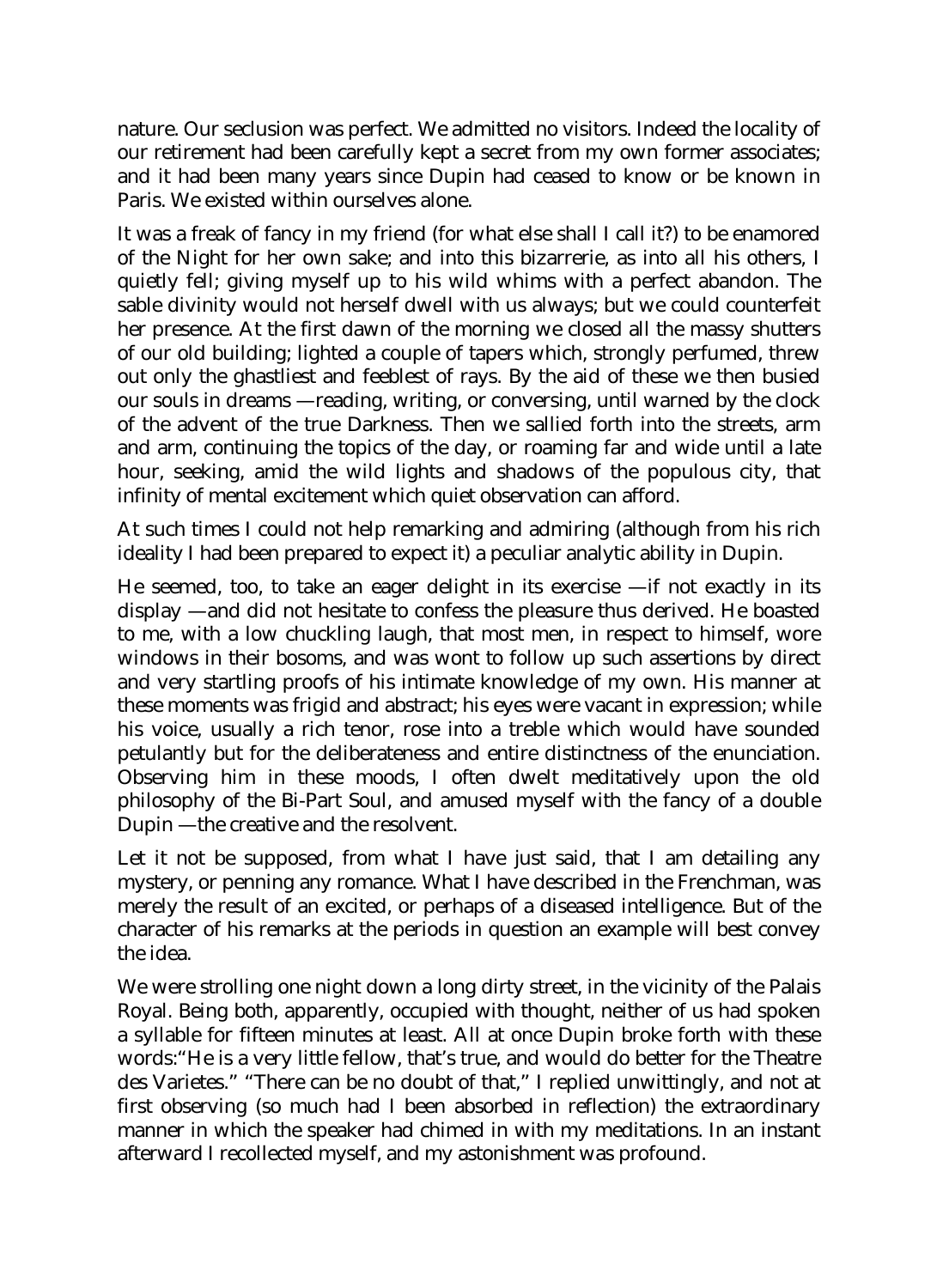"Dupin," said I, gravely, "this is beyond my comprehension. I do not hesitate to say that I am amazed, and can scarcely credit my senses. How was it possible you should know I was thinking of \_\_?" Here I paused, to ascertain beyond a doubt whether he really knew of whom I thought.

• "of Chantilly," said he, "why do you pause? You were remarking to yourself that his diminutive figure unfitted him for tragedy." This was precisely what had formed the subject of my reflections. Chantilly was a quondam cobbler of the Rue St. Denis, who, becoming stage-mad, had attempted the role of Xerxes, in Crebillon's tragedy so called, and been notoriously Pasquinaded for his pains. "Tell me, for Heaven's sake," I exclaimed, "the method —if method there is —by which you have been enabled to fathom my soul in this matter." In fact I was even more startled than I would have been willing to express.

"It was the fruiterer," replied my friend, "who brought you to the conclusion that the mender of soles was not of sufficient height for Xerxes et id genus omne." "The fruiterer! —you astonish me —I know no fruiterer whomsoever." "The man who ran up against you as we entered the street —it may have been fifteen minutes ago." I now remembered that, in fact, a fruiterer, carrying upon his head a large basket of apples, had nearly thrown me down, by accident, as we passed from the Rue C\_\_ into the thoroughfare where we stood; but what this had to do with Chantilly I could not possibly understand.

There was not a particle of charlatanerie about Dupin. "I will explain," he said, "and that you may comprehend all clearly, we will first retrace the course of your meditations, from the moment in which I spoke to you until that of the rencontre with the fruiterer in question. The larger links of the chain run thus Chantilly, Orion, Dr. Nichols, Epicurus, Stereotomy, the street stones, the fruiterer."

There are few persons who have not, at some period of their lives, amused themselves in retracing the steps by which particular conclusions of their own minds have been attained. The occupation is often full of interest; and he who attempts it for the first time is astonished by the apparently illimitable distance and incoherence between the starting-point and the goal. What, then, must have been my amazement when I heard the Frenchman speak what he had just spoken, and when I could not help acknowledging that he had spoken the truth. He continued: "We had been talking of horses, if I remember aright, just before leaving the Rue C\_\_. This was the last subject we discussed. As we crossed into this street, a fruiterer, with a large basket upon his head, brushing quickly past us, thrust you upon a pile of paving-stones collected at a spot where the causeway is undergoing repair. You stepped upon one of the loose fragments, slipped, slightly strained your ankle, appeared vexed or sulky, muttered a few words, turned to look at the pile, and then proceeded in silence. I was not particularly attentive to what you did; but observation has become with me, of late, a species of necessity.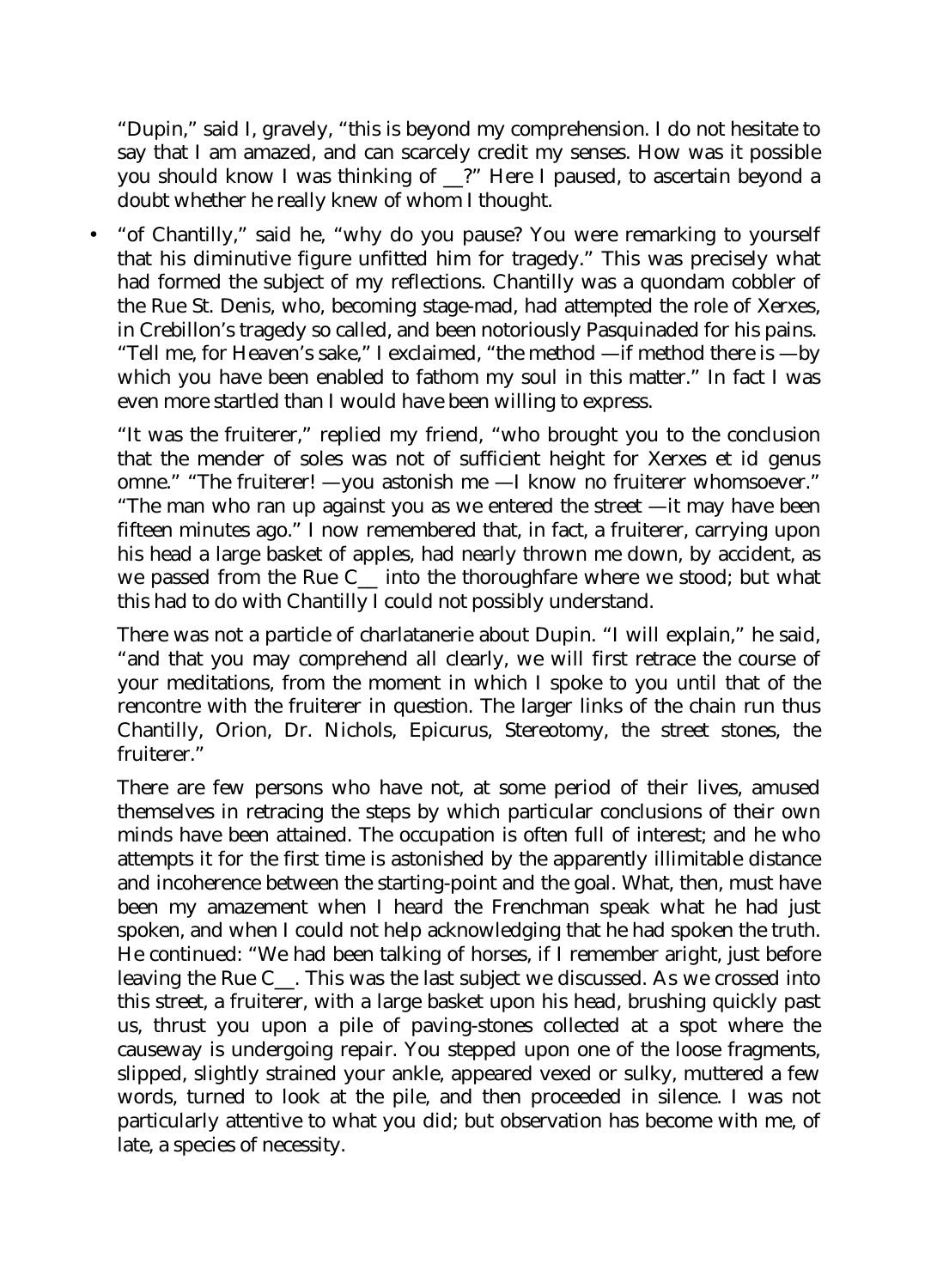"You kept your eyes upon the ground —glancing, with a petulant expression, at the holes and ruts in the pavement, (so that I saw you were still thinking of the stones,) until we reached the little alley called Lamartine, which has been paved, by way of experiment, with the overlapping and riveted blocks. Here your countenance brightened up, and, perceiving your lips move, I could not doubt that you murmured the word 'stereotomy,' a term very affectedly applied to this species of pavement. I knew that you could not say to yourself 'stereotomy' without being brought to think of atomies, and thus of the theories of Epicurus; and since, when we discussed this subject not very long ago, I mentioned to you how singularly, yet with how little notice, the vague guesses of that noble Greek had met with confirmation in the late nebular cosmogony, I felt that you could not avoid casting your eyes upward to the great nebula in Orion, and I certainly expected that you would do so. You did look up; and I was now assured that I had correctly followed your steps. But in that bitter tirade upon Chantilly, which appeared in yesterday's 'Musee,' the satirist, making some disgraceful allusions to the cobbler's change of name upon assuming the buskin, quoted a Latin line about which we have often conversed. I mean the line Perdidit antiquum litera prima sonum. I had told you that this was in reference to Orion, formerly written Urion; and, from certain pungencies connected with this explanation, I was aware that you could not have forgotten it. It was clear, therefore, that you would not fail to combine the ideas of Orion and Chantilly. That you did combine them I say by the character of the smile which passed over your lips. You thought of the poor cobbler's immolation. So far, you had been stooping in your gait; but now I saw you draw yourself up to your full height. I was then sure that you reflected upon the diminutive figure of Chantilly. At this point I interrupted your meditations to remark that as, in fact, he was a very little fellow —that Chantilly —he would do better at the Theatre des Varietes."

Not long after this, we were looking over an evening edition of the "Gazette des Tribunaux," when the following paragraphs arrested our attention. "Extraordinary Murders. —This morning, about three o'clock, the inhabitants of the Quartier St. Roch were aroused from sleep by a succession of terrific shrieks, issuing, apparently, from the fourth story of a house in the Rue Morgue, known to be in the sole occupancy of one Madame L'Espanaye, and her daughter, Mademoiselle Camille L'Espanaye. After some delay, occasioned by a fruitless attempt to procure admission in the usual manner, the gateway was broken in with a crowbar, and eight or ten of the neighbors entered, accompanied by two gendarmes. By this time the cries had ceased; but, as the party rushed up the first flight of stairs, two or more rough voices, in angry contention, were distinguished, and seemed to proceed from the upper part of the house. As the second landing was reached, these sounds, also, had ceased, and everything remained perfectly quiet. The party spread themselves, and hurried from room to room.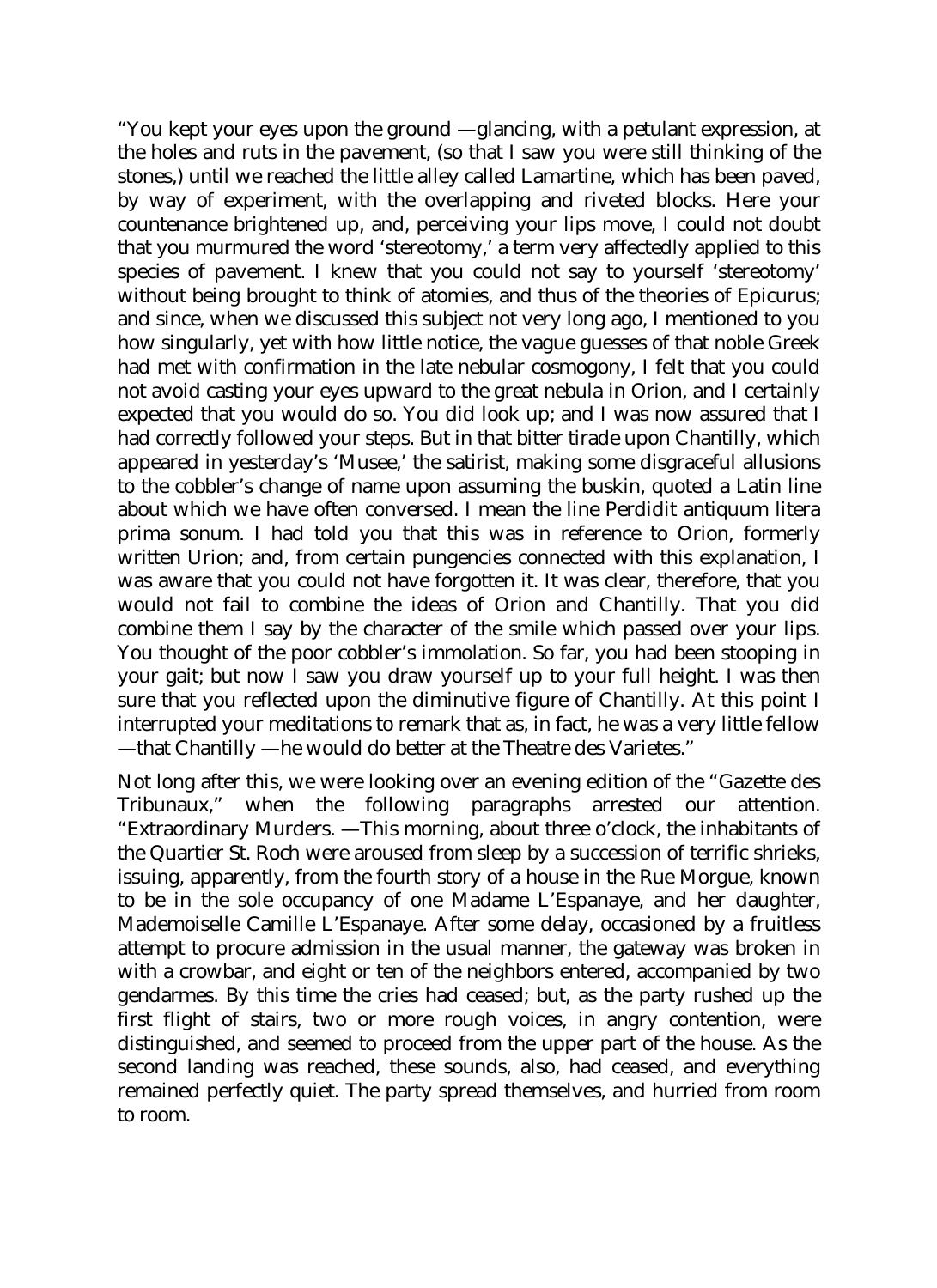Upon arriving at a large back chamber in the fourth story, (the door of which, being found locked, with the key inside, was forced open,) a spectacle presented itself which struck every one present not less with horror than with astonishment.

"The apartment was in the wildest disorder —the furniture broken and thrown about in all directions. There was only one bedstead; and from this the bed had been removed, and thrown into the middle of the floor. On a chair lay a razor, besmeared with blood. On the hearth were two or three long and thick tresses of grey human hair, also dabbled in blood, and seeming to have been pulled out by the roots. Upon the floor were found four Napoleons, an ear-ring of topaz, three large silver spoons, three smaller of metal d'Alger, and two bags, containing nearly four thousand francs in gold. The drawers of a bureau, which stood in one corner, were open, and had been, apparently, rifled, although many articles still remained in them. A small iron safe was discovered under the bed (not under the bedstead). It was open, with the key still in the door. It had no contents beyond a few old letters, and other papers of little consequence.

"Of Madame L'Espanaye no traces were here seen; but an unusual quantity of soot being observed in the fire-place, a search was made in the chimney, and (horrible to relate!) the corpse of the daughter, head downward, was dragged therefrom; it having been thus forced up the narrow aperture for a considerable distance. The body was quite warm. Upon examining it, many excoriations were perceived, no doubt occasioned by the violence with which it had been thrust up and disengaged. Upon the face were many severe scratches, and, upon the throat, dark bruises, and deep indentations of finger nails, as if the deceased had been throttled to death.

"After a thorough investigation of every portion of the house, without farther discovery, the party made its way into a small paved yard in the rear of the building, where lay the corpse of the old lady, with her throat so entirely cut that, upon an attempt to raise her, the head fell off. The body, as well as the head, was fearfully mutilated —the former so much so as scarcely to retain any semblance of humanity.

"To this horrible mystery there is not as yet, we believe, the slightest clew." The next day's paper had these additional particulars. "The Tragedy in the Rue Morgue. Many individuals have been examined in relation to this most extraordinary and frightful affair," [The word 'affaire' has not yet, in France, that levity of import which it conveys with us] "but nothing whatever has transpired to throw light upon it. We give below all the material testimony elicited.

"Pauline Dubourg, laundress, deposes that she has known both the deceased for three years, having washed for them during that period. The old lady and her daughter seemed on good terms —very affectionate towards each other. They were excellent pay. Could not speak in regard to their mode or means of living.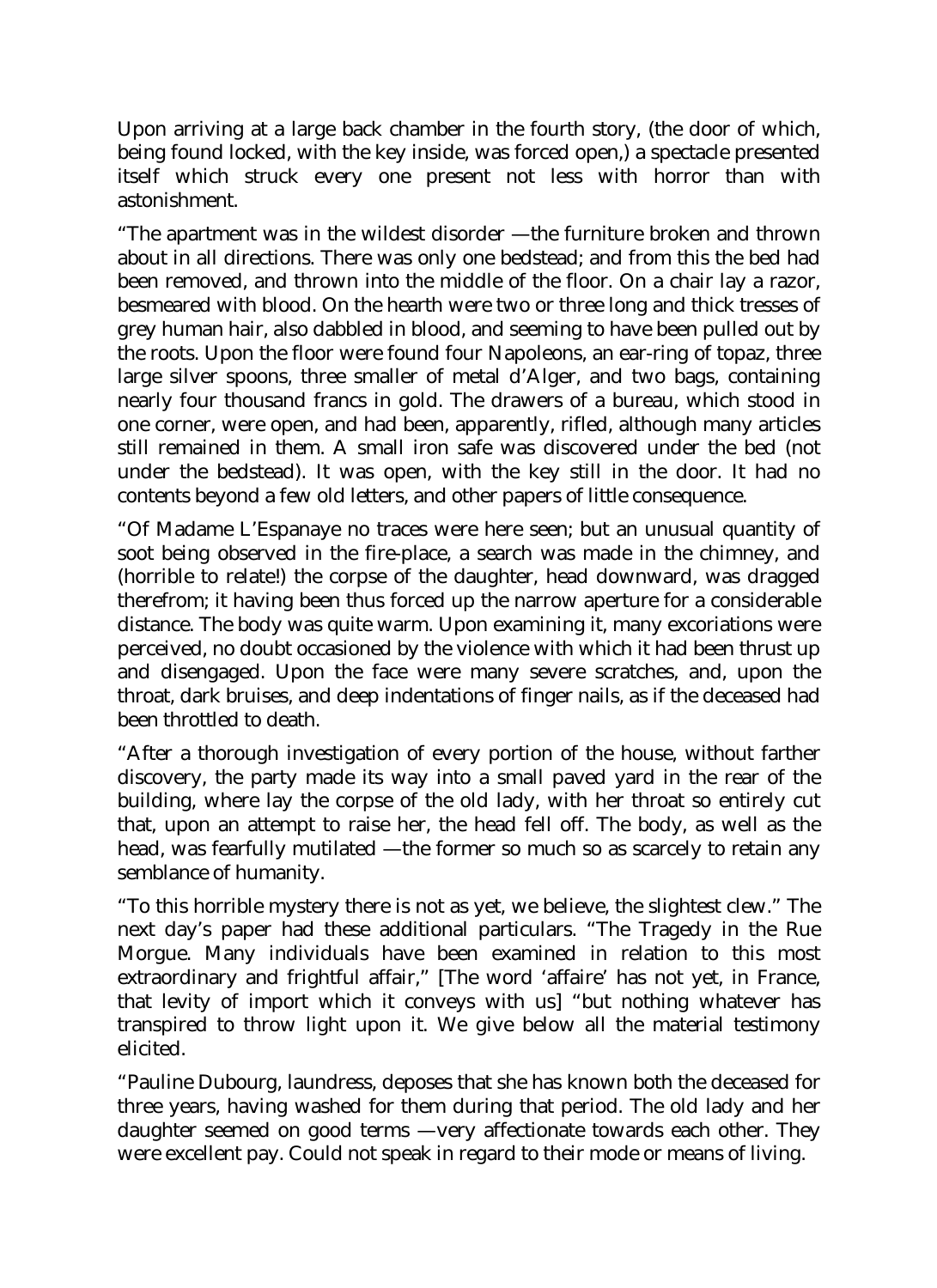Believed that Madame L. told fortunes for a living. Was reputed to have money put by. Never met any persons in the house when she called for the clothes or took them home. Was sure that they had no servant in employ. There appeared to be no furniture in any part of the building except in the fourth story.

"Pierre Moreau, tobacconist, deposes that he has been in the habit of selling small quantities of tobacco and snuff to Madame L'Espanaye for nearly four years. Was born in the neighborhood, and has always resided there. The deceased and her daughter had occupied the house in which the corpses were found, for more than six years. It was formerly occupied by a jeweller, who under-let the upper rooms to various persons. The house was the property of Madame L. She became dissatisfied with the abuse of the premises by her tenant, and moved into them herself, refusing to let any portion. The old lady was childish. Witness had seen the daughter some five or six times during the six years. The two lived an exceedingly retired life —were reputed to have money. Had heard it said among the neighbors that Madame L. told fortunes —did not believe it. Had never seen any person enter the door except the old lady and her daughter, a porter once or twice, and a physician some eight or ten times.

"Many other persons, neighbors, gave evidence to the same effect. No one was spoken of as frequenting the house. It was not known whether there were any living connexions of Madame L. and her daughter. The shutters of the front windows were seldom opened. Those in the rear were always closed, with the exception of the large back room, fourth story. The house was a good house very old.

"Isidore Muset, gendarme, deposes that he was called to the house about three o'clock in the morning, and found some twenty or thirty persons at the gateway, endeavoring to gain admittance. Forced it open, at length, with a bayonet —not with a crowbar. Had but little difficulty in getting it open, on account of its being a double or folding gate, and bolted neither at bottom nor top. The shrieks were continued until the gate was forced —and then suddenly ceased. They seemed to be screams of some person (or persons) in great agony —were loud and drawn out, not short and quick. Witness led the way up stairs. Upon reaching the first landing, heard two voices in loud and angry contention —the one a gruff voice, the other much shriller —a very strange voice. Could distinguish some words of the former, which was that of a Frenchman. Was positive that it was not a woman's voice. Could distinguish the words 'sacre' and 'diable.' The shrill voice was that of a foreigner. Could not be sure whether it was the voice of a man or of a woman. Could not make out what was said, but believed the language to be Spanish. The state of the room and of the bodies was described by this witness as we described them yesterday.

"Henri Duval, a neighbor, and by trade a silversmith, deposes that he was one of the party who first entered the house. Corroborates the testimony of Muset in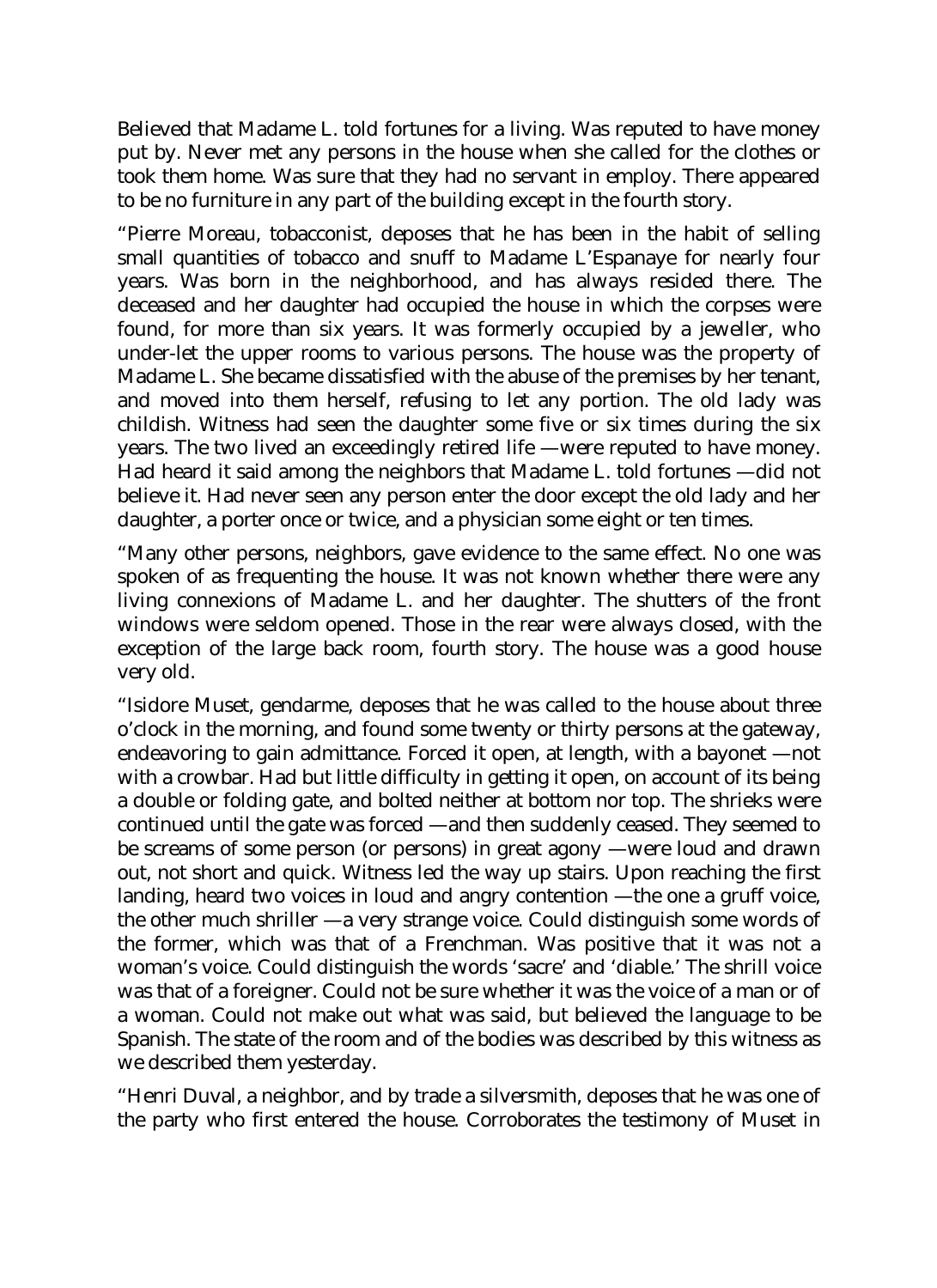general. As soon as they forced an entrance, they reclosed the door, to keep out the crowd, which collected very fast, notwithstanding the lateness of the hour.

The shrill voice, the witness thinks, was that of an Italian. Was certain it was not French. Could not be sure that it was a man's voice. It might have been a woman's. Was not acquainted with the Italian language. Could not distinguish the words, but was convinced by the intonation that the speaker was an Italian. Knew Madame L. and her daughter. Had conversed with both frequently. Was sure that the shrill voice was not that of either of the deceased.

"—Odenheimer, restaurateur. This witness volunteered his testimony. Not speaking French, was examined through an interpreter. Is a native of Amsterdam.

Was passing the house at the time of the shrieks. They lasted for several minutes —probably ten. They were long and loud —very awful and distressing. Was one of those who entered the building. Corroborated the previous evidence in every respect but one. Was sure that the shrill voice was that of a man —of a Frenchman. Could not distinguish the words uttered. They were loud and quick —unequal —spoken apparently in fear as well as in anger. The voice was harsh —not so much shrill as harsh. Could not call it a shrill voice. The gruff voice said repeatedly 'sacre,' 'diable' and once 'mon Dieu.' "Jules Mignaud, banker, of the firm of Mignaud et Fils, Rue Deloraine. Is the elder Mignaud. Madame L'Espanaye had some property. Had opened an account with his baking house in the spring of the year —(eight years previously). Made frequent deposits in small sums. Had checked for nothing until the third day before her death, when she took out in person the sum of 4000 francs. This sum was paid in gold, and a clerk sent home with the money.

"Adolphe Le Bon, clerk to Mignaud et Fils, deposes that on the day in question, about noon, he accompanied Madame L'Espanaye to her residence with the 4000 francs, put up in two bags. Upon the door being opened, Mademoiselle L. appeared and took from his hands one of the bags, while the old lady relieved him of the other. He then bowed and departed. Did not see any person in the street at the time. It is a bye-street —very lonely.

William Bird, tailor, deposes that he was one of the party who entered the house. Is an Englishman. Has lived in Paris two years. Was one of the first to ascend the stairs. Heard the voices in contention. The gruff voice was that of a Frenchman. Could make out several words, but cannot now remember all. Heard distinctly 'sacre' and 'mon Dieu.' There was a sound at the moment as if of several persons struggling —a scraping and scuffling sound. The shrill voice was very loud louder than the gruff one. Is sure that it was not the voice of an Englishman. Appeared to be that of a German. Might have been a woman's voice.

Does not understand German.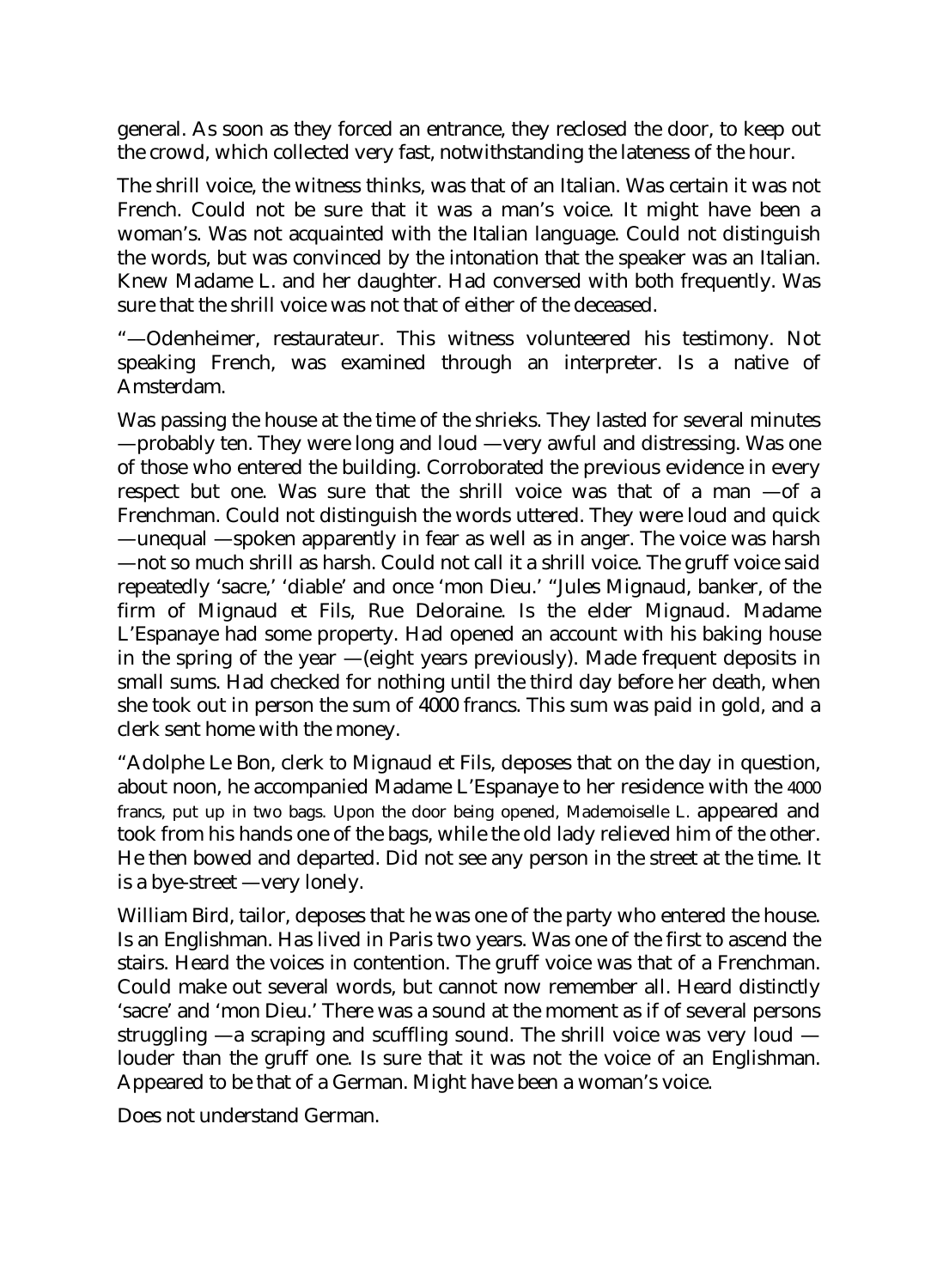"Four of the above-named witnesses, being recalled, deposed that the door of the chamber in which was found the body of Mademoiselle L. was locked on the inside when the party reached it. Every thing was perfectly silent —no groans or noises of any kind. Upon forcing the door no person was seen. The windows, both of the back and front room, were down and firmly fastened from within. A door between the two rooms was closed, but not locked. The door leading from the front room into the passage was locked, with the key on the inside. A small room in the front of the house, on the fourth story, at the head of the passage, was open, the door being ajar. This room was crowded with old beds, boxes, and so forth. These were carefully removed and searched. There was not an inch of any portion of the house which was not carefully searched. Sweeps were sent up and down the chimneys. The house was a four story one, with garrets (mansardes). A trap-door on the roof was nailed down very securely —did not appear to have been opened for years. The time elapsing between the hearing of the voices in contention and the breaking open of the room door, was variously stated by the witnesses. Some made it as short as three minutes —some as long as five. The door was opened with difficulty.

"Alfonzo Garcio, undertaker, deposes that he resides in the Rue Morgue. Is a native of Spain. Was one of the party who entered the house. Did not proceed up stairs. Is nervous, and was apprehensive of the consequences of agitation. Heard the voices in contention. The gruff voice was that of a Frenchman. Could not distinguish what was said. The shrill voice was that of an Englishman —is sure of this. Does not understand the English language, but judges by the intonation.

"Alberto Montani, confectioner, deposes that he was among the first to ascend the stairs. Heard the voices in question. The gruff voice was that of a Frenchman. Distinguished several words. The speaker appeared to be expostulating. Could not make out the words of the shrill voice. Spoke quick and unevenly.

Thinks it the voice of a Russian. Corroborates the general testimony. Is an Italian.

Never conversed with a native of Russia.

"Several witnesses, recalled, here testified that the chimneys of all the rooms on the fourth story were too narrow to admit the passage of a human being. By 'sweeps' were meant cylindrical sweeping-brushes, such as are employed by those who clean chimneys. These brushes were passed up and down every flue in the house. There is no back passage by which any one could have descended while the party proceeded up stairs. The body of Mademoiselle L'Espanaye was so firmly wedged in the chimney that it could not be got down until four or five of the party united their strength.

"Paul Dumas, physician, deposes that he was called to view the bodies about day-break. They were both then lying on the sacking of the bedstead in the chamber where Mademoiselle L. was found. The corpse of the young lady was much bruised and excoriated. The fact that it had been thrust up the chimney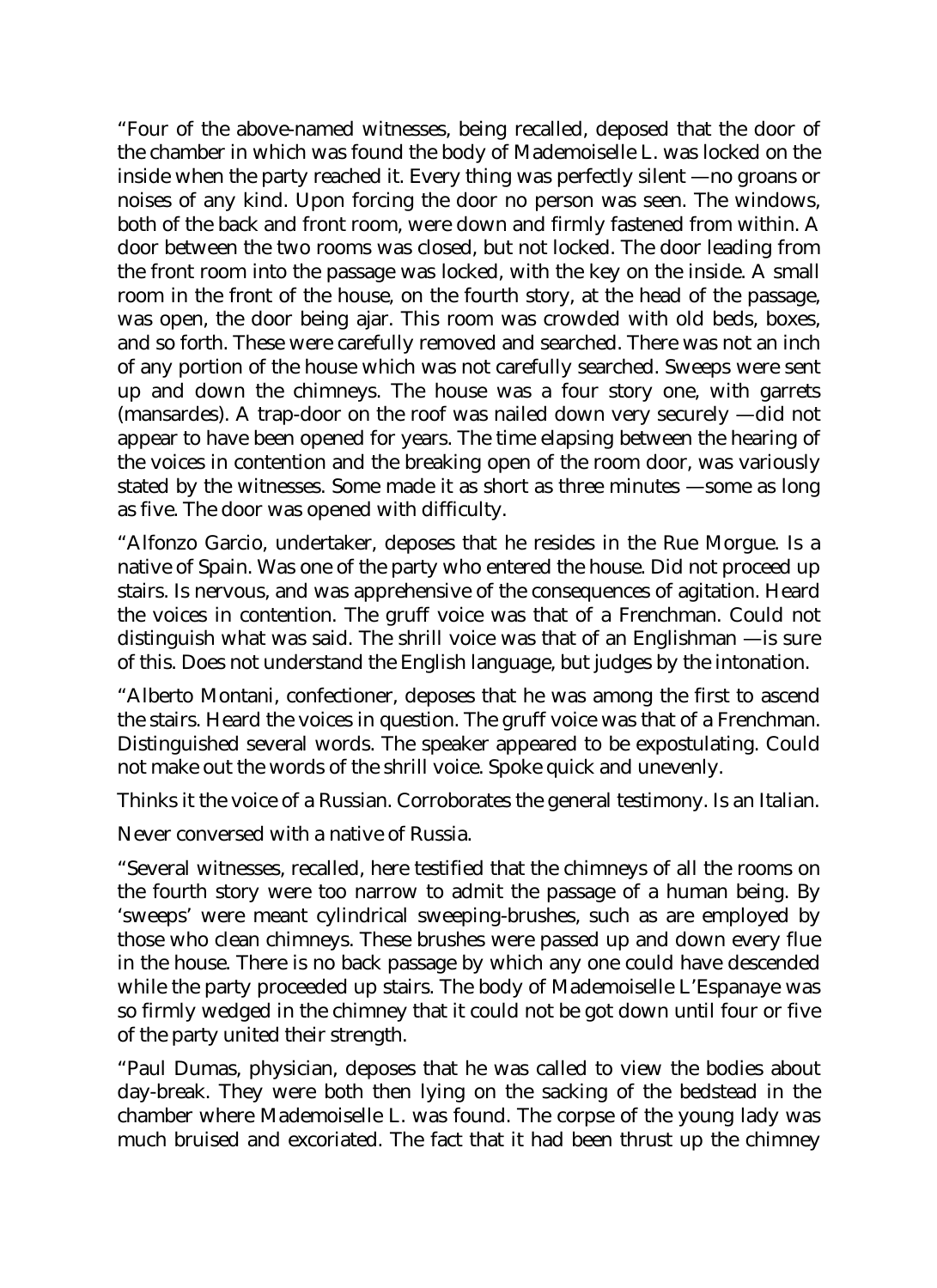would sufficiently account for these appearances. The throat was greatly chafed. There were several deep scratches just below the chin, together with a series of livid spots which were evidently the impression of fingers. The face was fearfully discolored, and the eye-balls protruded. The tongue had been partially bitten through. A large bruise was discovered upon the pit of the stomach, produced, apparently, by the pressure of a knee. In the opinion of M. Dumas, Mademoiselle L'Espanaye had been throttled to death by some person or persons unknown. The corpse of the mother was horribly mutilated. All the bones of the right leg and arm were more or less shattered. The left tibia much splintered, as well as all the ribs of the left side. Whole body dreadfully bruised and discolored. It was not possible to say how the injuries had been inflicted. A heavy club of wood, or a broad bar of iron —a chair —any large, heavy, and obtuse weapon would have produced such results, if wielded by the hands of a very powerful man. No woman could have inflicted the blows with any weapon. The head of the deceased, when seen by witness, was entirely separated from the body, and was also greatly shattered. The throat had evidently been cut with some very sharp instrument —probably with a razor.

"Alexandre Etienne, surgeon, was called with M. Dumas to view the bodies.

Corroborated the testimony, and the opinions of M. Dumas.

"Nothing farther of importance was elicited, although several other persons were examined. A murder so mysterious, and so perplexing in all its particulars, was never before committed in Paris —if indeed a murder has been committed at all. The police are entirely at fault —an unusual occurrence in affairs of this nature. There is not, however, the shadow of a clew apparent." The evening edition of the paper stated that the greatest excitement continued in the Quartier St. Roch —that the premises in question had been carefully researched, and fresh examinations of witnesses instituted, but all to no purpose. A postscript, however mentioned that Adolphe Le Bon had been arrested and imprisoned although nothing appeared to criminate him, beyond the facts already detailed.

Dupin seemed singularly interested in the progress of this affair —at least so I judged from his manner, for he made no comments. It was only after the announcement that Le Bon had been imprisoned, that he asked me my opinion respecting the murders.

I could merely agree with all Paris in considering them an insoluble mystery.

I saw no means by which it would be possible to trace the murderer.

"We must not judge of the means," said Dupin, "by this shell of an examination. The Parisian police, so much extolled for acumen, are cunning, but no more.

There is no method in their proceedings, beyond the method of the moment. They make a vast parade of measures; but, not unfrequently, these are so ill adapted to the objects proposed, as to put us in mind of Monsieur Jourdain's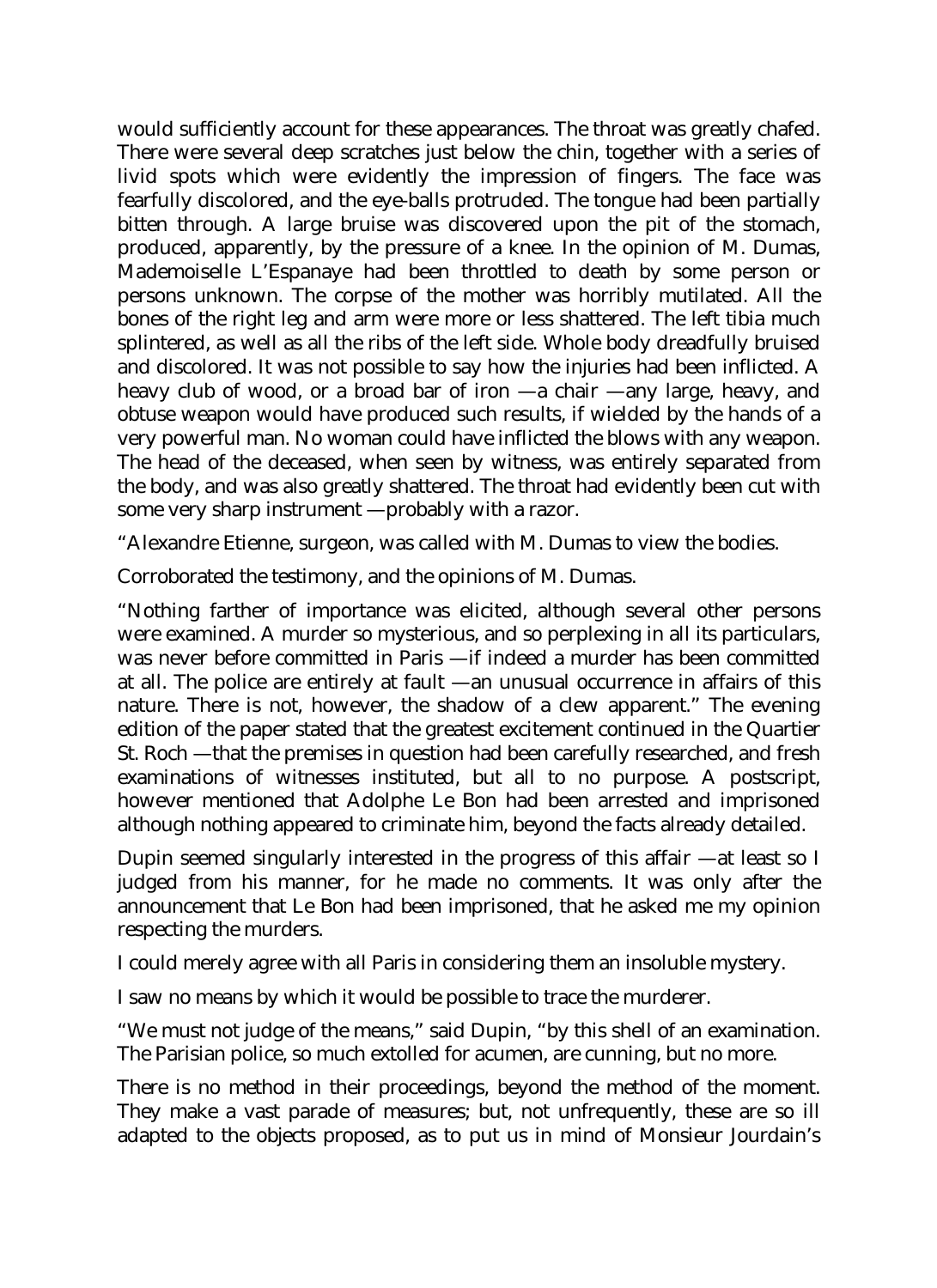calling for his robe-de-chambre —pour mieux entendre la musique. The results attained by them are not unfrequently surprising, but, for the most part, are brought about by simple diligence and activity. When these qualities are unavailing, their schemes fail. Vidocq, for example, was a good guesser, and a persevering man. But, without educated thought, he erred continually by the very intensity of his investigations. He impaired his vision by holding the object too close. He might see, perhaps, one or two points with unusual clearness, but in so doing he, necessarily, lost sight of the matter as a whole. Thus there is such a thing as being too profound. Truth is not always in a well. In fact, as regards the more important knowledge, I do believe that she is invariably superficial. The depth lies in the valleys where we seek her, and not upon the mountain-tops where she is found. The modes and sources of this kind of error are well typified in the contemplation of the heavenly bodies. To look at a star by glances —to view it in a side-long way, by turning toward it the exterior portions of the retina (more susceptible of feeble impressions of light than the interior), is to behold the star distinctly —is to have the best appreciation of its lustre —a lustre which grows dim just in proportion as we turn our vision fully upon it. A greater number of rays actually fall upon the eye in the latter case, but, in the former, there is the more refined capacity for comprehension. By undue profundity we perplex and enfeeble thought; and it is possible to make even Venus herself vanish from the firmament by a scrutiny too sustained, too concentrated, or too direct.

"As for these murders, let us enter into some examinations for ourselves, before we make up an opinion respecting them. An inquiry will afford us amusement," (I thought this an odd term, so applied, but said nothing) "and, besides, Le Bon once rendered me a service for which I am not ungrateful. We will go and see the premises with our own eyes. I know G\_\_, the Prefect of Police, and shall have no difficulty in obtaining the necessary permission." The permission was obtained, and we proceeded at once to the Rue Morgue.

This is one of those miserable thoroughfares which intervene between the Rue Richelieu and the Rue St. Roch. It was late in the afternoon when we reached it; as this quarter is at a great distance from that in which we resided. The house was readily found; for there were still many persons gazing up at the closed shutters, with an objectless curiosity, from the opposite side of the way. It was an ordinary Parisian house, with a gateway, on one side of which was a glazed watch-box, with a sliding panel in the window, indicating a loge de concierge. Before going in we walked up the street, turned down an alley, and then, again turning, passed in the rear of the building —Dupin, meanwhile, examining the whole neighborhood, as well as the house, with a minuteness of attention for which I could see no possible object.

Retracing our steps, we came again to the front of the dwelling, rang, and, having shown our credentials, were admitted by the agents in charge. We went up stairs —into the chamber where the body of Mademoiselle L'Espanaye had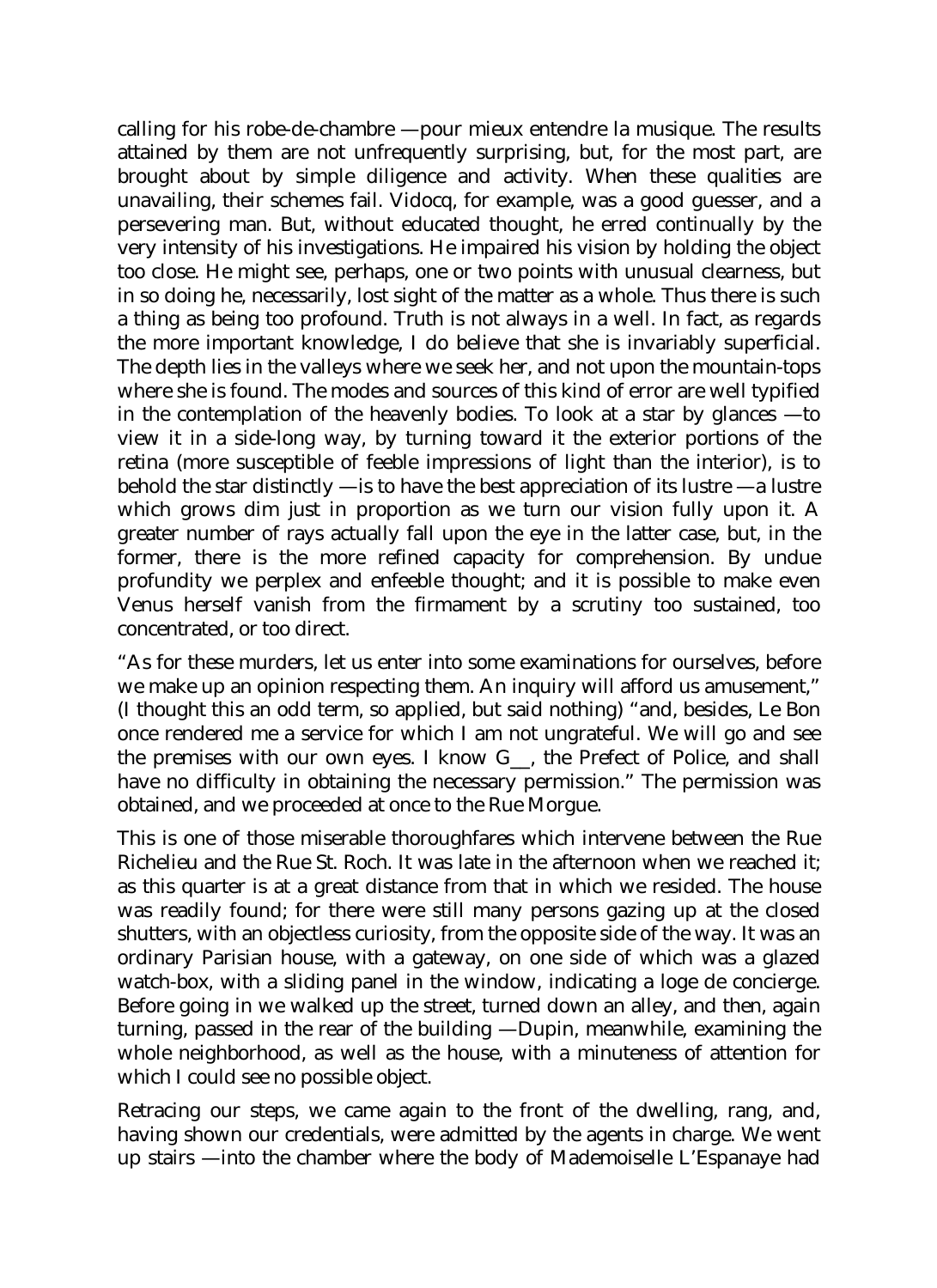been found, and where both the deceased still lay. The disorders of the room had, as usual, been suffered to exist. I saw nothing beyond what had been stated in the "Gazette des Tribunaux." Dupin scrutinized every thing —not excepting the bodies of the victims. We then went into the other rooms, and into the yard; a gendarme accompanying us throughout. The examination occupied us until dark, when we took our departure. On our way home my companion stopped in for a moment at the office of one of the dally papers.

I have said that the whims of my friend were manifold, and that Je les menageais: —for this phrase there is no English equivalent. It was his humor, now, to decline all conversation on the subject of the murder, until about noon the next day. He then asked me, suddenly, if I had observed any thing peculiar at the scene of the atrocity.

There was something in his manner of emphasizing the word "peculiar," which caused me to shudder, without knowing why.

"No, nothing peculiar," I said; "nothing more, at least, than we both saw stated in the paper." "The 'Gazette,'" he replied, "has not entered, I fear, into the unusual horror of the thing. But dismiss the idle opinions of this print. It appears to me that this mystery is considered insoluble, for the very reason which should cause it to be regarded as easy of solution —I mean for the outre character of its features. The police are confounded by the seeming absence of motive —not for the murder itself —but for the atrocity of the murder. They are puzzled, too, by the seeming impossibility of reconciling the voices heard in contention, with the facts that no one was discovered up stairs but the assassinated Mademoiselle L'Espanaye, and that there were no means of egress without the notice of the party ascending. The wild disorder of the room; the corpse thrust, with the head downward, up the chimney; the frightful mutilation of the body of the old lady; these considerations with those just mentioned, and others which I need not mention, have sufficed to paralyze the powers, by putting completely at fault the boasted acumen, of the government agents. They have fallen into the gross but common error of confounding the unusual with the abstruse. But it is by these deviations from the plane of the ordinary, that reason feels its way, if at all, in its search for the true.

In investigations such as we are now pursuing, it should not be so much asked 'what has occurred,' as 'what has occurred that has never occurred before.' In fact, the facility with which I shall arrive, or have arrived, at the solution of this mystery, is in the direct ratio of its apparent insolubility in the eyes of the police." I stared at the speaker in mute astonishment.

"I am now awaiting," continued he, looking toward the door of our apartment —"I am now awaiting a person who, although perhaps not the perpetrator of these butcheries, must have been in some measure implicated in their perpetration. Of the worst portion of the crimes committed, it is probable that he is innocent. I hope that I am right in this supposition; for upon it I build my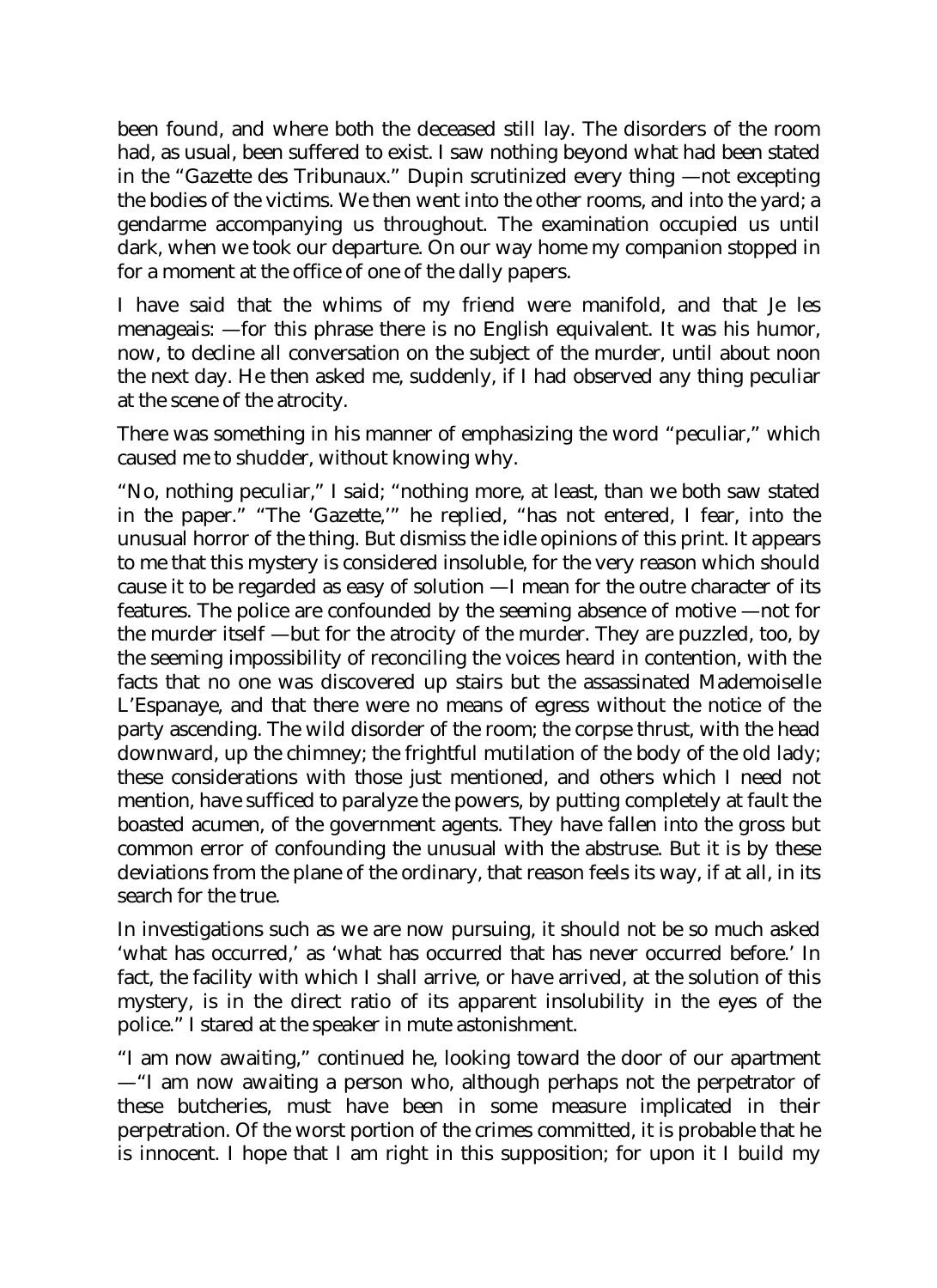expectation of reading the entire riddle. I look for the man here —in this room every moment. It is true that he may not arrive; but the probability is that he will. Should he come, it will be necessary to detain him. Here are pistols; and we both know how to use them when occasion demands their use." I took the pistols, scarcely knowing what I did, or believing what I heard, while Dupin went on, very much as if in a soliloquy. I have already spoken of his abstract manner at such times. His discourse was addressed to myself; but his voice, although by no means loud, had that intonation which is commonly employed in speaking to some one at a great distance. His eyes, vacant in expression, regarded only the wall.

"That the voices heard in contention," he said, "by the party upon the stairs, were not the voices of the women themselves, was fully proved by the evidence.

This relieves us of all doubt upon the question whether the old lady could have first destroyed the daughter, and afterward have committed suicide. I speak of this point chiefly for the sake of method; for the strength of Madame L'Espanaye would have been utterly unequal to the task of thrusting her daughter's corpse up the chimney as it was found; and the nature of the wounds upon her own person entirely preclude the idea of self-destruction. Murder, then, has been committed by some third party; and the voices of this third party were those heard in contention. Let me now advert —not to the whole testimony respecting these voices —but to what was peculiar in that testimony. Did you observe anything peculiar about it?" I remarked that, while all the witnesses agreed in supposing the gruff voice to be that of a Frenchman, there was much disagreement in regard to the shrill, or, as one individual termed it, the harsh voice.

"That was the evidence itself," said Dupin, "but it was not the peculiarity of the evidence. You have observed nothing distinctive. Yet there was something to be observed. The witnesses, as you remark, agreed about the gruff voice; they were here unanimous. But in regard to the shrill voice, the peculiarity is not that they disagreed —but that, while an Italian, an Englishman, a Spaniard, a Hollander, and a Frenchman attempted to describe it, each one spoke of it as that of a foreigner. Each is sure that it was not the voice of one of his own countrymen.

Each likens it —not to the voice of an individual of any nation with whose language he is conversant —but the converse. The Frenchman supposes it the voice of a Spaniard, and 'might have distinguished some words had he been acquainted with the Spanish.' The Dutchman maintains it to have been that of a Frenchman; but we find it stated that 'not understanding French this witness was examined through an interpreter.' The Englishman thinks it the voice of a German, and 'does not understand German.' The Spaniard 'is sure' that it was that of an Englishman, but 'judges by the intonation' altogether, 'as he has no knowledge of the English.' The Italian believes it the voice of a Russian, but 'has never conversed with a native of Russia.' A second Frenchman differs,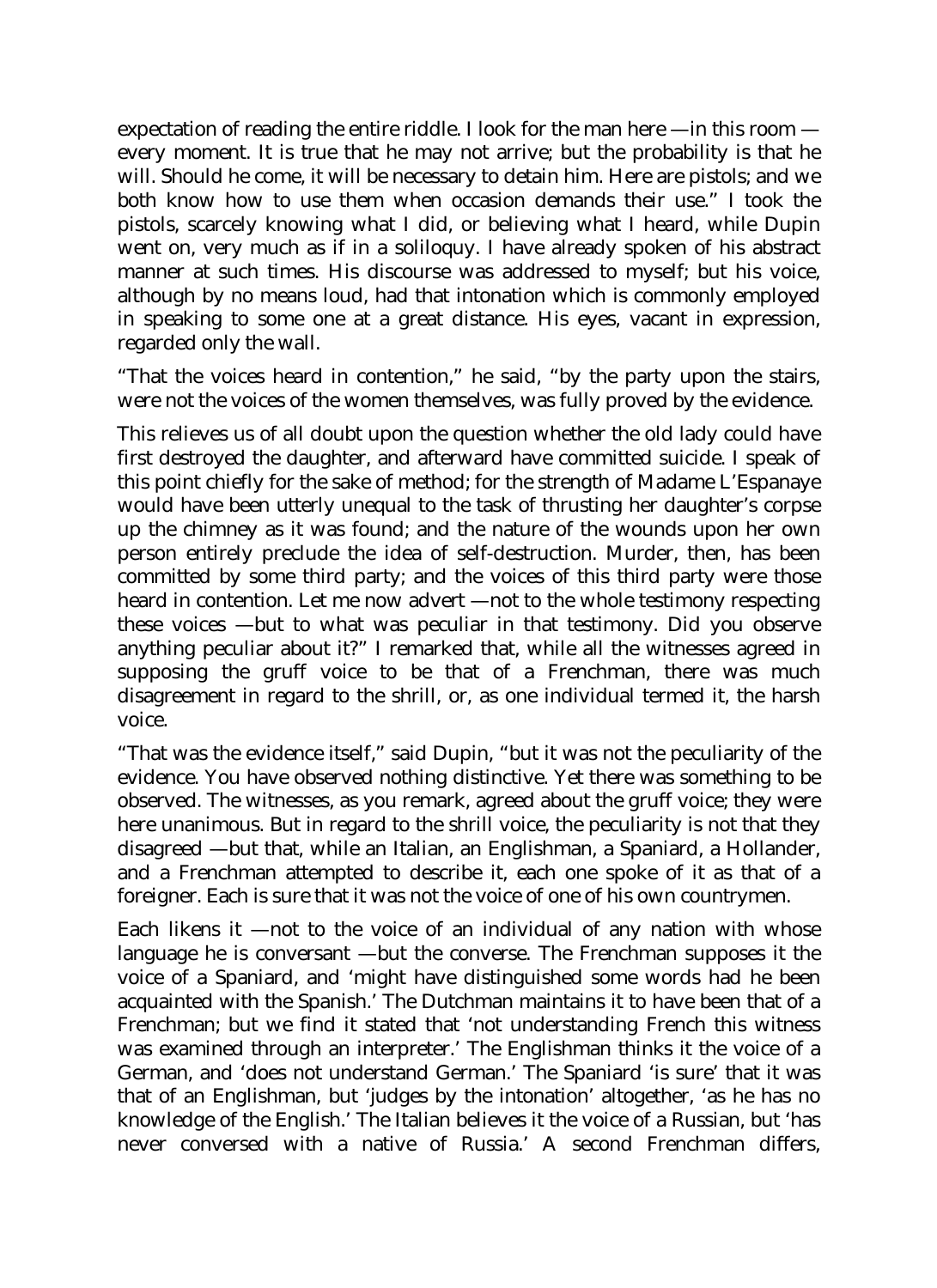moreover, with the first, and is positive that the voice was that of an Italian; but, not being cognizant of that tongue, is, like the Spaniard, 'convinced by the intonation.' Now, how strangely unusual must that voice have really been, about which such testimony as this could have been elicited! —in whose tones, even, denizens of the five great divisions of Europe could recognise nothing familiar! You will say that it might have been the voice of an Asiatic —of an African. Neither Asiatics nor Africans abound in Paris; but, without denying the inference, I will now merely call your attention to three points. The voice is termed by one witness 'harsh rather than shrill.' It is represented by two others to have been 'quick and unequal' No words no sounds resembling words were by any witness mentioned as distinguishable.

"I know not," continued Dupin, "what impression I may have made, so far, upon your own understanding; but I do not hesitate to say that legitimate deductions even from this portion of the testimony —the portion respecting the gruff and shrill voices —are in themselves sufficient to engender a suspicion which should give direction to all farther progress in the investigation of the mystery. I said 'legitimate deductions;' but my meaning is not thus fully expressed. I designed to imply that the deductions are the sole proper ones, and that the suspicion arises inevitably from them as the single result. What the suspicion is, however, I will not say just yet. I merely wish you to bear in mind that, with myself, it was sufficiently forcible to give a definite form —a certain tendency —to my inquiries in the chamber.

"Let us now transport ourselves, in fancy, to this chamber. What shall we first seek here? The means of egress employed by the murderers. It is not too much to say that neither of us believe in praeternatural events. Madame and Mademoiselle L'Espanaye were not destroyed by spirits. The doers of the deed were material, and escaped materially. Then how? Fortunately, there is but one mode of reasoning upon the point, and that mode must lead us to a definite decision.

• Let us examine, each by each, the possible means of egress. It is clear that the assassins were in the room where Mademoiselle L'Espanaye was found, or at least in the room adjoining, when the party ascended the stairs. It is then only from these two apartments that we have to seek issues. The police have laid bare the floors, the ceilings, and the masonry of the walls, in every direction. No secret issues could have escaped their vigilance. But, not trusting to their eyes, I examined with my own. There were, then, no secret issues. Both doors leading from the rooms into the passage were securely locked, with the keys inside. Let us turn to the chimneys. These, although of ordinary width for some eight or ten feet above the hearths, will not admit, throughout their extent, the body of a large cat. The impossibility of egress, by means already stated, being thus absolute, we are reduced to the windows. Through those of the front room no one could have escaped without notice from the crowd in the street. The murderers must have passed, then, through those of the back room. Now,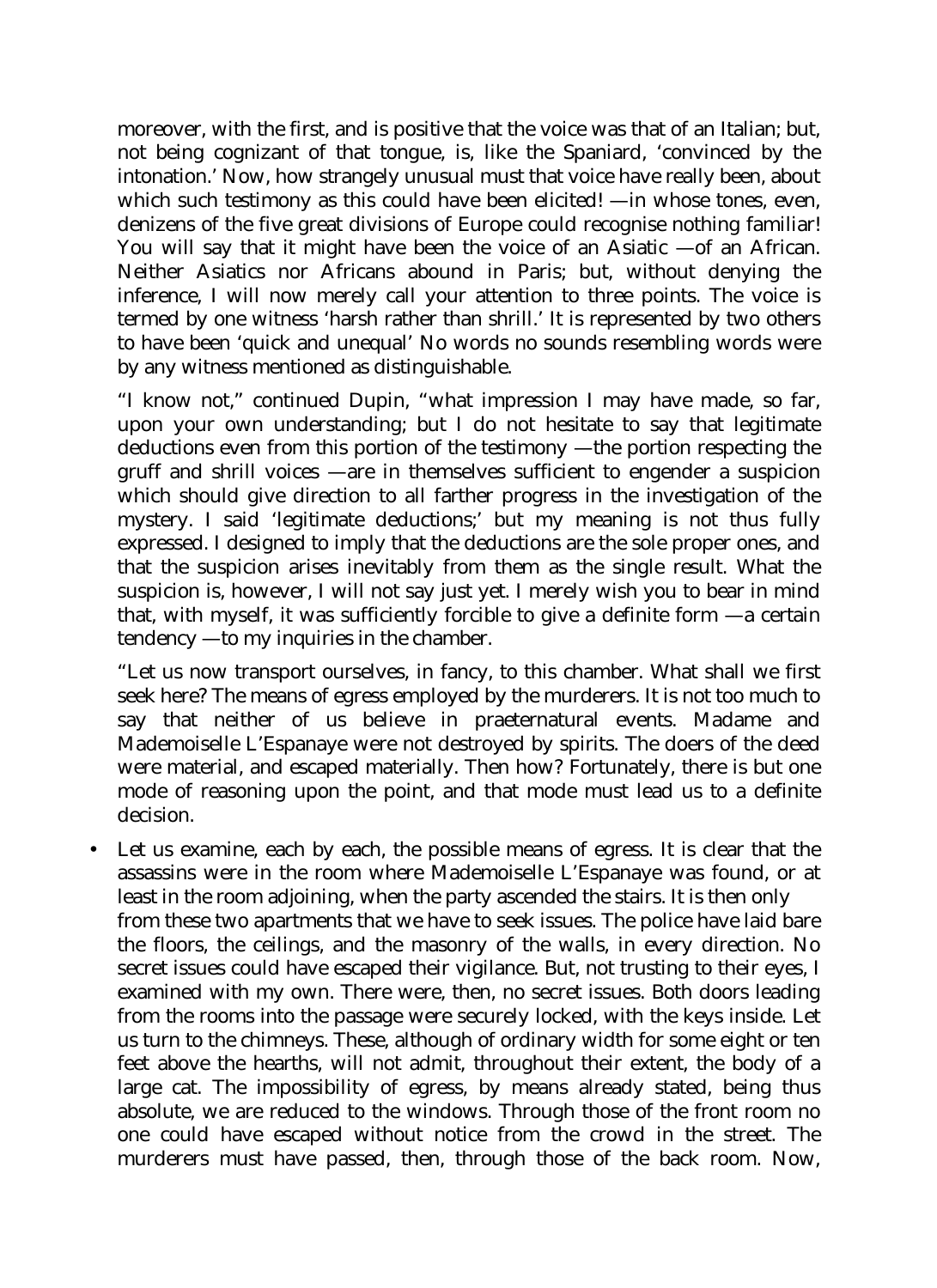brought to this conclusion in so unequivocal a manner as we are, it is not our part, as reasoners, to reject it on account of apparent impossibilities. It is only left for us to prove that these apparent 'impossibilities' are, in reality, not such.

"There are two windows in the chamber. One of them is unobstructed by furniture, and is wholly visible. The lower portion of the other is hidden from view by the head of the unwieldy bedstead which is thrust close up against it. The former was found securely fastened from within. It resisted the utmost force of those who endeavored to raise it. A large gimlet-hole had been pierced in its frame to the left, and a very stout nail was found fitted therein, nearly to the head. Upon examining the other window, a similar nail was seen similarly fitted in it; and a vigorous attempt to raise this sash, failed also. The police were now entirely satisfied that egress had not been in these directions. And, therefore, it was thought a matter of supererogation to withdraw the nails and open the windows.

"My own examination was somewhat more particular, and was so for the reason I have just given —because here it was, I knew, that all apparent impossibilities must be proved to be not such in reality.

"I proceeded to think thus —a posteriori. The murderers did escape from one of these windows. This being so, they could not have re-fastened the sashes from the inside, as they were found fastened; —the consideration which put a stop, through its obviousness, to the scrutiny of the police in this quarter. Yet the sashes were fastened. They must, then, have the power of fastening themselves.

There was no escape from this conclusion. I stepped to the unobstructed casement, withdrew the nail with some difficulty, and attempted to raise the sash. It resisted all my efforts, as I had anticipated. A concealed spring must, I now knew, exist; and this corroboration of my idea convinced me that my premises, at least, were correct, however mysterious still appeared the circumstances attending the nails. A careful search soon brought to light the hidden spring. I pressed it, and, satisfied with the discovery, forebore to upraise the sash.

"I now replaced the nail and regarded it attentively. A person passing out through this window might have reclosed it, and the spring would have caught —but the nail could not have been replaced. The conclusion was plain, and again narrowed in the field of my investigations. The assassins must have escaped through the other window. Supposing, then, the springs upon each sash to be the same, as was probable, there must be found a difference between the nails, or at least between the modes of their fixture. Getting upon the sacking of the bedstead, I looked over the headboard minutely at the second casement. Passing my hand down behind the board, I readily discovered and pressed the spring, which was, as I had supposed, identical in character with its neighbor. I now looked at the nail. It was as stout as the other, and apparently fitted in the same manner —driven in nearly up to the head.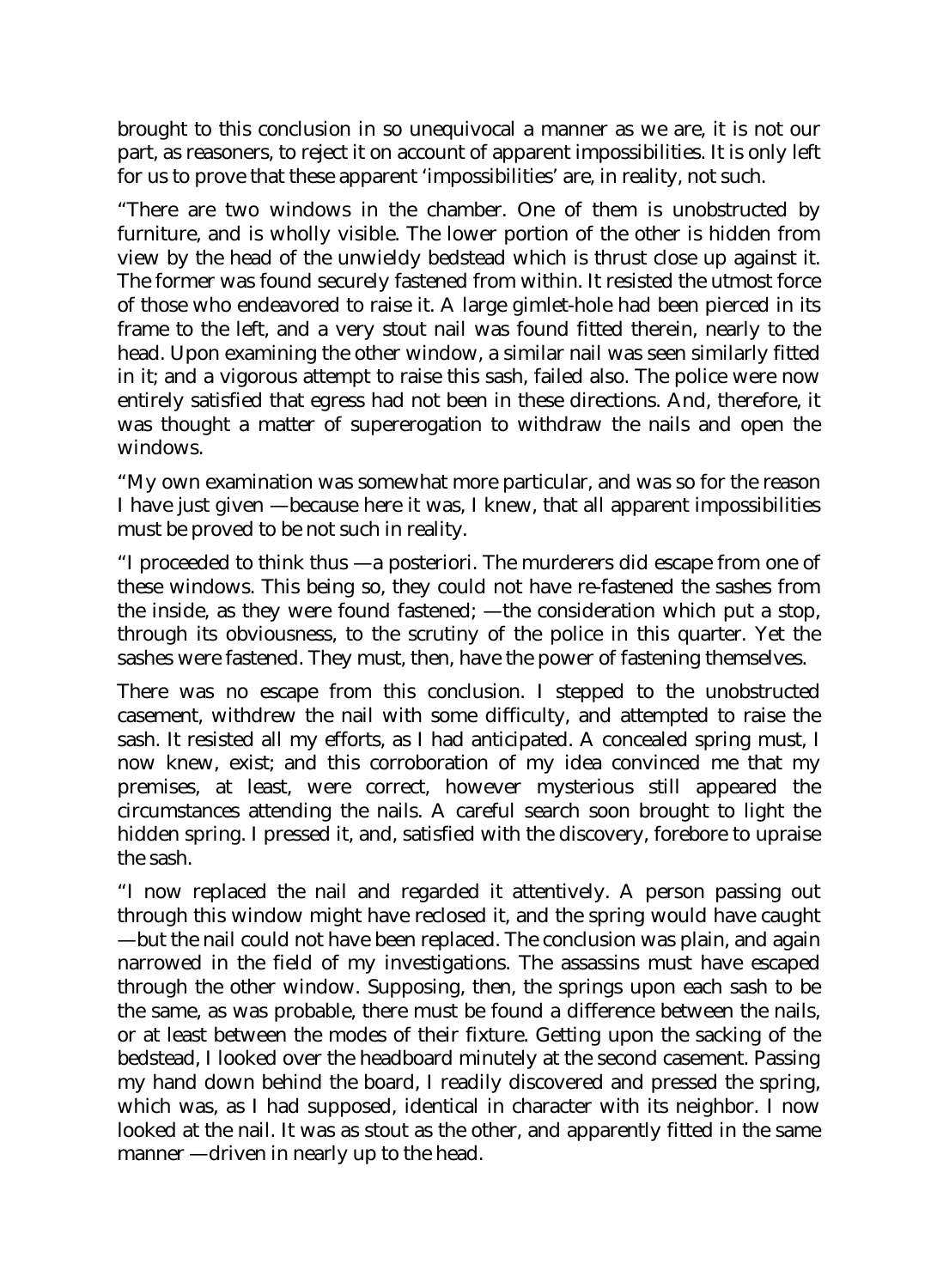"You will say that I was puzzled; but, if you think so, you must have misunderstood the nature of the inductions. To use a sporting phrase, I had not been once 'at fault.' The scent had never for an instant been lost. There was no flaw in any link of the chain. I had traced the secret to its ultimate result, —and that result was the nail. It had, I say, in every respect, the appearance of its fellow in the other window; but this fact was an absolute nullity (conclusive as it might seem to be) when compared with the consideration that here, at this point, terminated the clew. 'There must be something wrong,' I said, 'about the nail.' I touched it; and the head, with about a quarter of an inch of the shank, came off in my fingers. The rest of the shank was in the gimlet-hole, where it had been broken off.

The fracture was an old one (for its edges were incrusted with rust), and had apparently been accomplished by the blow of a hammer, which had partially imbedded, in the top of the bottom sash, the head portion of the nail. now carefully replaced this head portion in the indentation whence I had taken it, and the resemblance to a perfect nail was complete —the fissure was invisible. Pressing the spring, I gently raised the sash for a few inches; the head went up with it, remaining firm in its bed. I closed the window, and the semblance of the whole nail was again perfect.

"The riddle, so far, was now unriddled. The assassin had escaped through the window which looked upon the bed. Dropping of its own accord upon his exit (or perhaps purposely closed) it had become fastened by the spring; and it was the retention of this spring which had been mistaken by the police for that of the nail, —farther inquiry being thus considered unnecessary.

"The next question is that of the mode of descent. Upon this point I had been satisfied in my walk with you around the building. About five feet and a half from the casement in question there runs a lightning-rod. From this rod it would have been impossible for any one to reach the window itself, to say nothing of entering it. I observed, however, that shutters of the fourth story were of the peculiar kind called by Parisian carpenters ferrades —a kind rarely employed at the present day, but frequently seen upon very old mansions at Lyons and Bordeaux.

They are in the form of an ordinary door, (a single, not a folding door) except that the upper half is latticed or worked in open trellis —thus affording an excellent hold for the hands. In the present instance these shutters are fully three feet and a half broad. When we saw them from the rear of the house, they were both about half open —that is to say, they stood off at right angles from the wall. It is probable that the police, as well as myself, examined the back of the tenement; but, if so, in looking at these ferrades in the line of their breadth (as they must have done), they did not perceive this great breadth itself, or, at all events, failed to take it into due consideration. In fact, having once satisfied themselves that no egress could have been made in this quarter, they would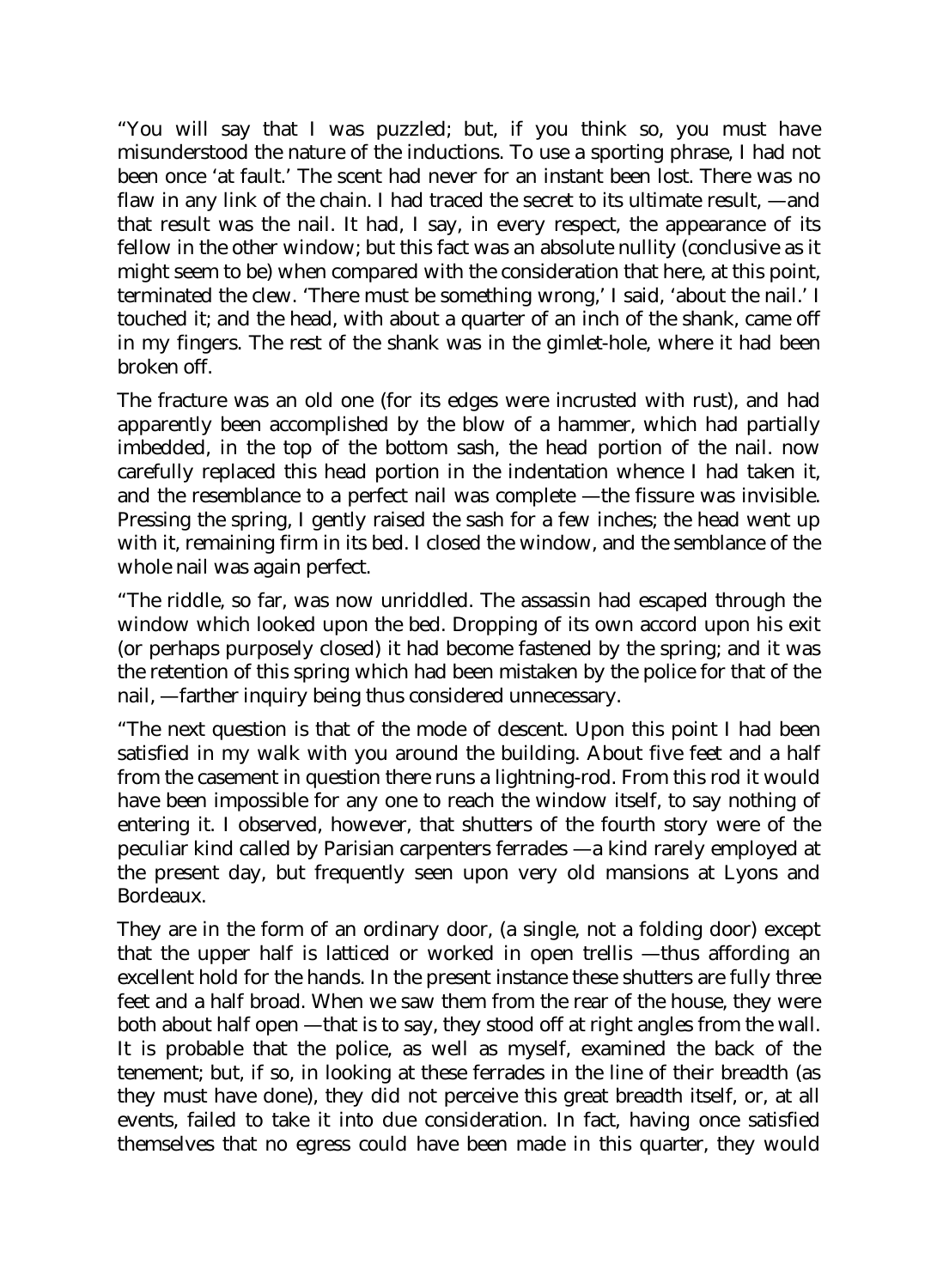naturally bestow here a very cursory examination. It was clear to me, however, that the shutter belonging to the window at the head of the bed, would, if swung fully back to the wall, reach to within two feet of the lightning-rod. It was also evident that, by exertion of a very unusual degree of activity and courage, an entrance into the window, from the rod, might have been thus effected. —By reaching to the distance of two feet and a half (we now suppose the shutter open to its whole extent) a robber might have taken a firm grasp upon the trelliswork. Letting go, then, his hold upon the rod, placing his feet securely against the wall, and springing boldly from it, he might have swung the shutter so as to close it, and, if we imagine the window open at the time, might have swung himself into the room.

"I wish you to bear especially in mind that I have spoken of a very unusual degree of activity as requisite to success in so hazardous and so difficult a feat. It is my design to show you, first, that the thing might possibly have been accomplished: —but, secondly and chiefly, I wish to impress upon your understanding the very extraordinary —the almost praeternatural character of that agility which could have accomplished it.

"You will say, no doubt, using the language of the law, that 'to make out my case' I should rather undervalue, than insist upon a full estimation of the activity required in this matter. This may be the practice in law, but it is not the usage of reason. My ultimate object is only the truth. My immediate purpose is to lead you to place in juxta-position that very unusual activity of which I have just spoken, with that very peculiar shrill (or harsh) and unequal voice, about whose nationality no two persons could be found to agree, and in whose utterance no syllabification could be detected." At these words a vague and half-formed conception of the meaning of Dupin flitted over my mind. I seemed to be upon the verge of comprehension, without power to comprehend —as men, at times, find themselves upon the brink of remembrance, without being able, in the end, to remember. My friend went on with his discourse.

"You will see," he said, "that I have shifted the question from the mode of egress to that of ingress. It was my design to suggest that both were effected in the same manner, at the same point. Let us now revert to the interior of the room.

Let us survey the appearances here. The drawers of the bureau, it is said, had been rifled, although many articles of apparel still remained within them. The conclusion here is absurd. It is a mere guess —a very silly one —and no more.

How are we to know that the articles found in the drawers were not all these drawers had originally contained? Madame L'Espanaye and her daughter lived an exceedingly retired life —saw no company —seldom went out —had little use for numerous changes of habiliment. Those found were at least of as good quality as any likely to be possessed by these ladies. If a thief had taken any, why did he not take the best —why did he not take all? In a word, why did he abandon four thousand francs in gold to encumber himself with a bundle of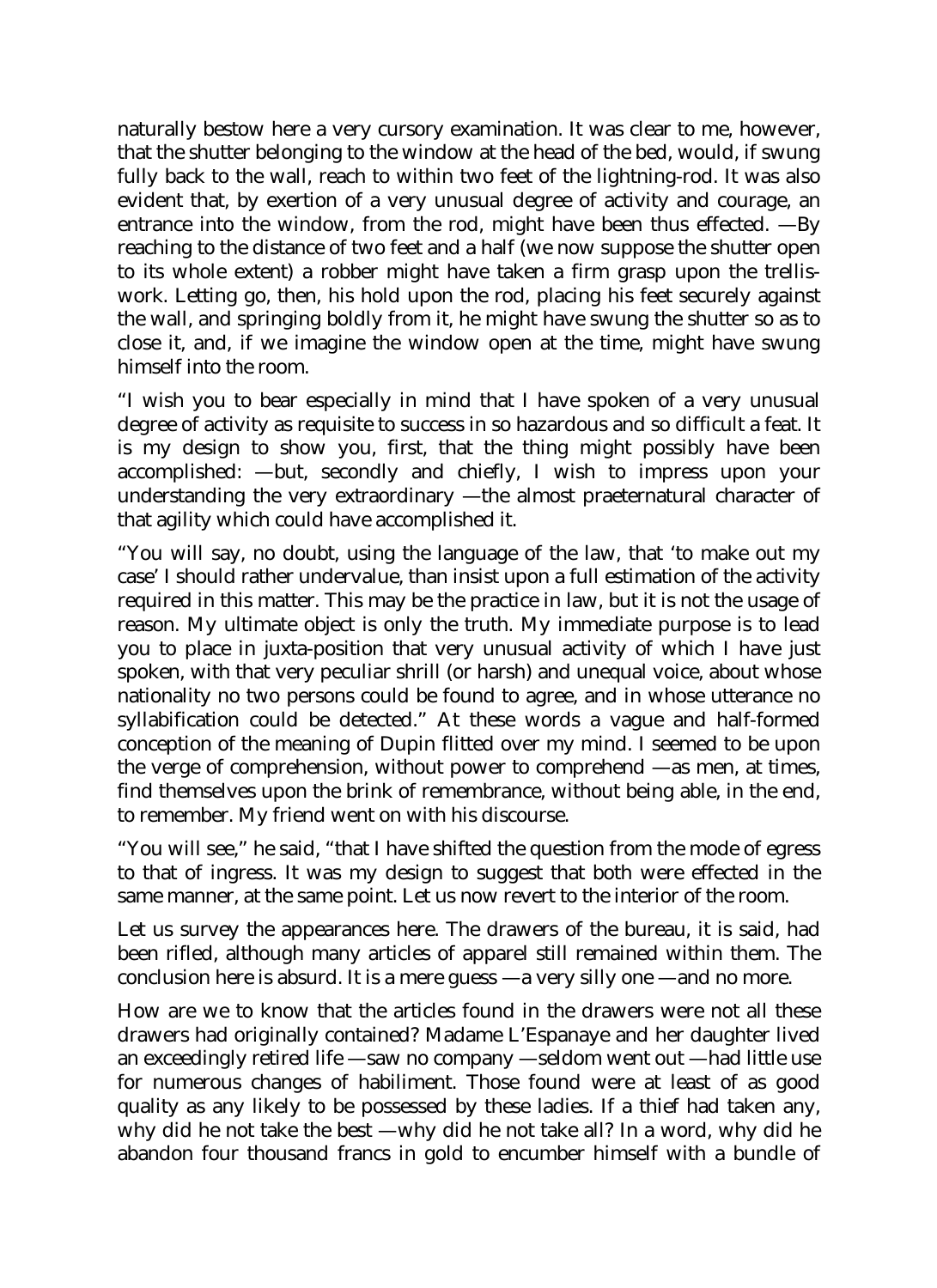linen? The gold was abandoned. Nearly the whole sum mentioned by Monsieur Mignaud, the banker, was discovered, in bags, upon the floor. I wish you, therefore, to discard from your thoughts the blundering idea of motive, engendered in the brains of the police by that portion of the evidence which speaks of money delivered at the door of the house. Coincidences ten times as remarkable as this (the delivery of the money, and murder committed within three days upon the party receiving it), happen to all of us every hour of our lives, without attracting even momentary notice. Coincidences, in general, are great stumbling-blocks in the way of that class of thinkers who have been educated to know nothing of the theory of probabilities —that theory to which the most glorious objects of human research are indebted for the most glorious of illustration. In the present instance, had the gold been gone, the fact of its delivery three days before would have formed something more than a coincidence. It would have been corroborative of this idea of motive. But, under the real circumstances of the case, if we are to suppose gold the motive of this outrage, we must also imagine the perpetrator so vacillating an idiot as to have abandoned his gold and his motive together.

"Keeping now steadily in mind the points to which I have drawn your attention —that peculiar voice, that unusual agility, and that startling absence of motive in a murder so singularly atrocious as this —let us glance at the butchery itself. Here is a woman strangled to death by manual strength, and thrust up a chimney, head downward. Ordinary assassins employ no such modes of murder as this. Least of all, do they thus dispose of the murdered. In the manner of thrusting the corpse up the chimney, you will that there was something excessively outre —something altogether irreconcilable with our common notions of human action, even when we suppose the actors the most depraved of men. Think, too, how great must have been that strength which could have thrust the body up such an aperture so forcibly that the united vigor of several persons was found barely sufficient to drag it down!

"Turn, now, to other indications of the employment of a vigor most marvellous. On the hearth were thick tresses —very thick tresses —of grey human hair.

These had been torn out by the roots. You are aware of the great force necessary in tearing thus from the head even twenty or thirty hairs together. You saw the locks in question as well as myself. Their roots (a hideous sight!) were clotted with fragments of the flesh of the scalp —sure token of the prodigious power which had been exerted in uprooting perhaps half a million of hairs at a time. The throat of the old lady was not merely cut, but the head absolutely severed from the body: the instrument was a mere razor. I wish you also to look at the brutal ferocity of these deeds. Of the bruises upon the body of Madame L'Espanaye I do not speak. Monsieur Dumas, and his worthy coadjutor Monsieur Etienne, have pronounced that they were inflicted by some obtuse instrument; and so far these gentlemen are very correct. The obtuse instrument was clearly the stone pavement in the yard, upon which the victim had fallen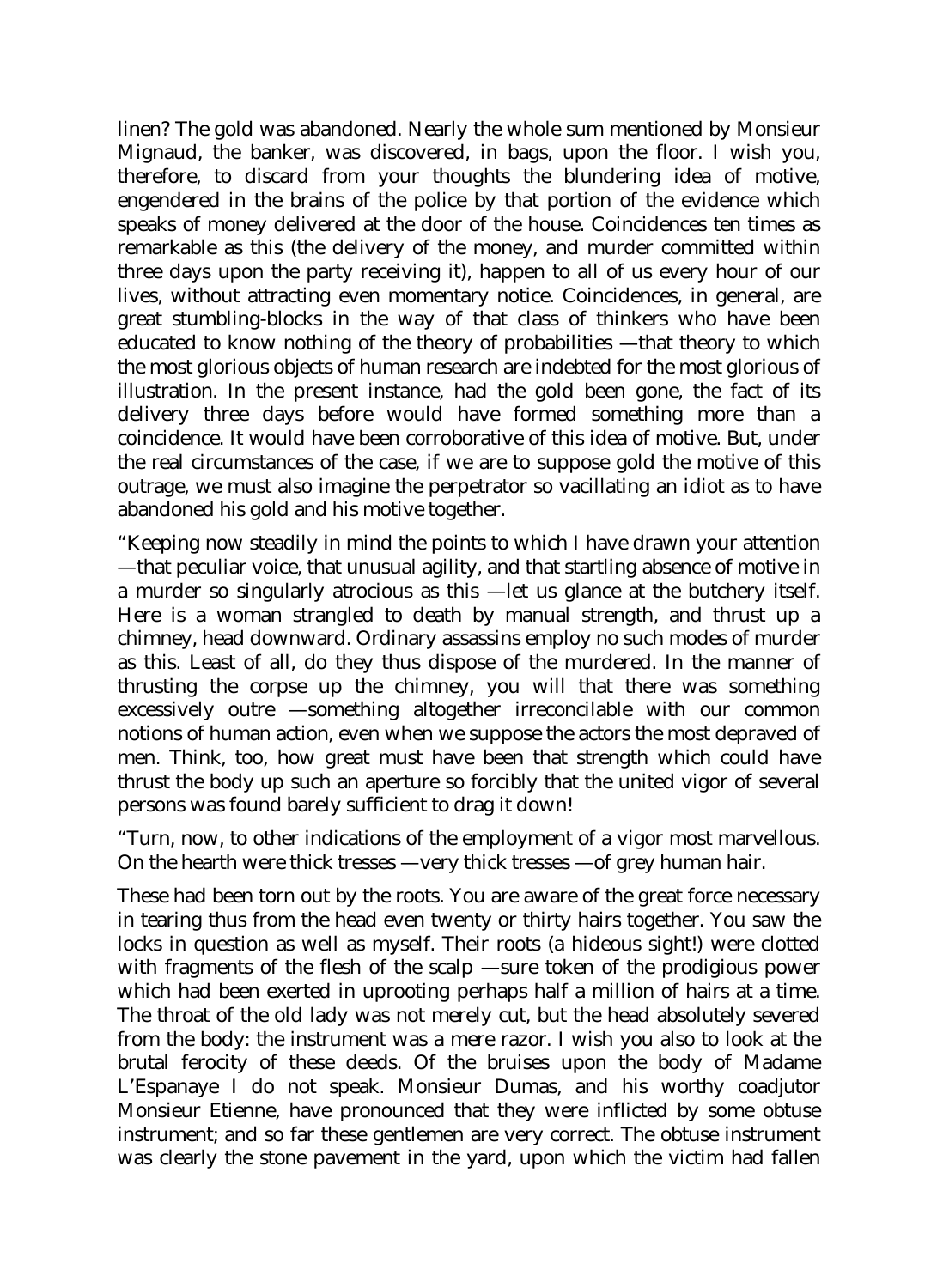from the window which looked in upon the bed. This idea, however simple it may now seem, escaped the police for the same reason that the breadth of the shutters escaped them —because, by the affair of the nails, their perceptions had been hermetically sealed against the possibility of the windows have ever been opened at all.

If now, in addition to all these things, you have properly reflected upon the odd disorder of the chamber, we have gone so far as to combine the ideas of an agility astounding, a strength superhuman, a ferocity brutal, a butchery without motive, a grotesquerie in horror absolutely alien from humanity, and a voice foreign in tone to the ears of men of many nations, and devoid of all distinct or intelligible syllabification. What result, then, has ensued? What impression have I made upon your fancy?" I felt a creeping of the flesh as Dupin asked me the question. "A madman," I said, "has done this deed —some raving maniac, escaped from a neighboring Maison de Sante." "In some respects," he replied, "your idea is not irrelevant. But the voices of madmen, even in their wildest paroxysms, are never found to tally with that peculiar voice heard upon the stairs. Madmen are of some nation, and their language, however incoherent in its words, has always the coherence of syllabification. Besides, the hair of a madman is not such as I now hold in my hand. I disentangled this little tuft from the rigidly clutched fingers of Madame L'Espanaye. Tell me what you can make of it." "Dupin!" I said, completely unnerved; "this hair is most unusual —this is no human hair."

"I have not asserted that it is," said he; "but, before we decide this point, I wish you to glance at the little sketch I have here traced upon this paper. It is a facsimile drawing of what has been described in one portion of the testimony as 'dark bruises, and deep indentations of finger nails,' upon the throat of Mademoiselle L'Espanaye, and in another, (by Messrs. Dumas and Etienne,) as a 'series of livid spots, evidently the impression of fingers.' "You will perceive," continued my friend, spreading out the paper upon the table before us, "that this drawing gives the idea of a firm and fixed hold. There is no slipping apparent. Each finger has retained —possibly until the death of the victim —the fearful grasp by which it originally imbedded itself. Attempt, now, to place all your fingers, at the same time, in the respective impressions as you see them." I made the attempt in vain.

"We are possibly not giving this matter a fair trial," he said. "The paper is spread out upon a plane surface; but the human throat is cylindrical. Here is a billet of wood, the circumference of which is about that of the throat. Wrap the drawing around it, and try the experiment again." I did so; but the difficulty was even more obvious than before.

"This," I said, "is the mark of no human hand." "Read now," replied Dupin, "this passage from Cuvier." It was a minute anatomical and generally descriptive account of the large fulvous Ourang-Outang of the East Indian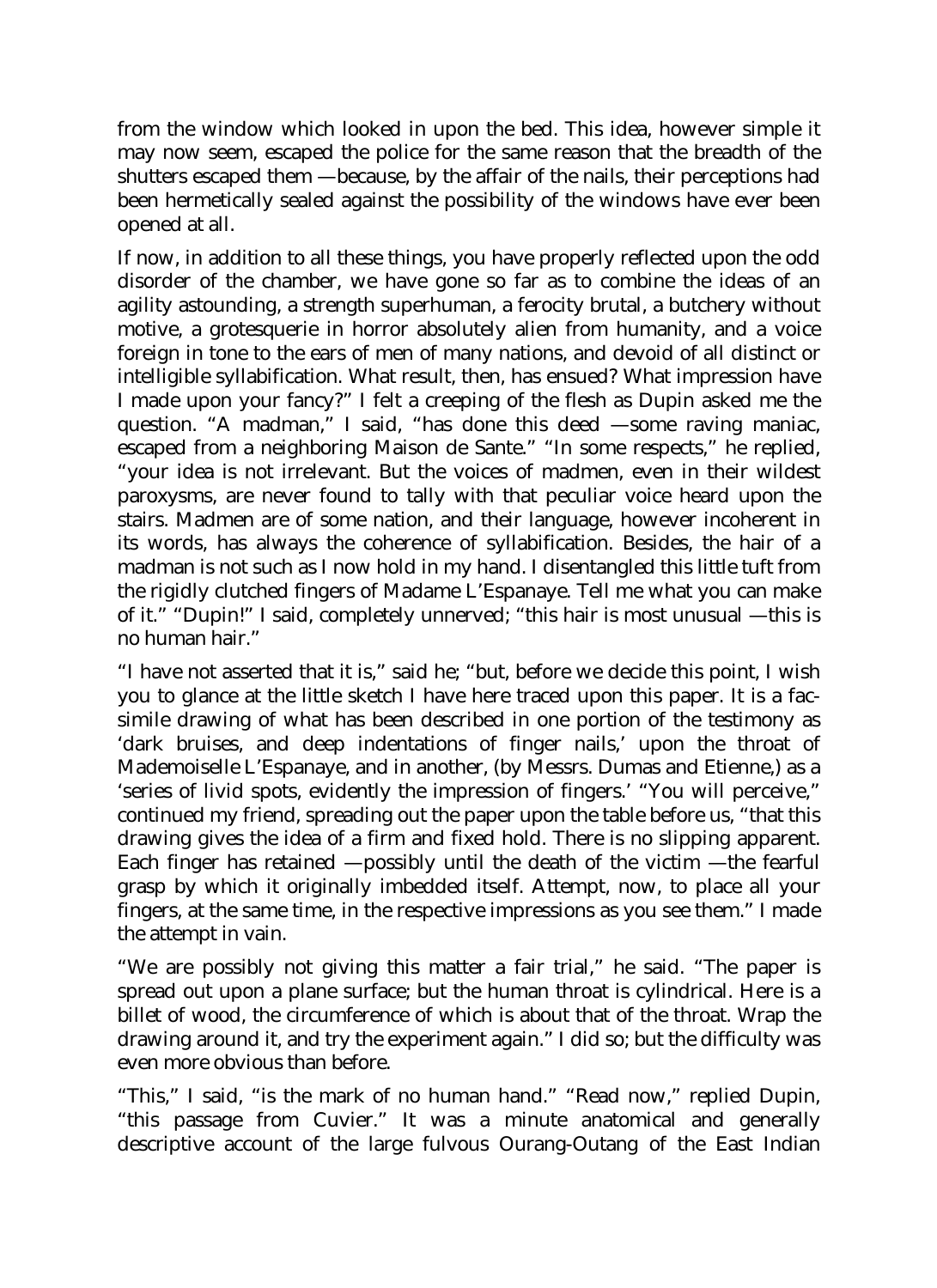Islands. The gigantic stature, the prodigious strength and activity, the wild ferocity, and the imitative propensities of these mammalia are sufficiently well known to all. I understood the full horrors of the murder at once.

"The description of the digits," said I, as I made an end of reading, "is in exact accordance with this drawing, I see that no animal but an Ourang-Outang, of the species here mentioned, could have impressed the indentations as you have traced them. This tuft of tawny hair, too, is identical in character with that of the beast of Cuvier. But I cannot possibly comprehend the particulars of this frightful mystery. Besides, there were two voices heard in contention, and one of them was unquestionably the voice of a Frenchman." True; and you will remember an expression attributed almost unanimously, by the evidence, to this voice, —the expression, 'mon Dieu!' This, under the circumstances, has been justly characterized by one of the witnesses (Montani, the confectioner,) as an expression of remonstrance or expostulation. Upon these two words, therefore, I have mainly built my hopes of a full solution of the riddle. A Frenchman was cognizant of the murder. It is possible —indeed it is far more than probable that he was innocent of all participation in the bloody transactions which took place. The Ourang-Outang may have escaped from him. He may have traced it to the chamber; but, under the agitating circumstances which ensued, he could never have re-captured it. It is still at large. I will not pursue these guesses —for I have no right to call them more —since the shades of reflection upon which they are based are scarcely of sufficient depth to be appreciable by my own intellect, and since I could not pretend to make them intelligible to the understanding of another. We will call them guesses then, and speak of them as such. If the Frenchman in question is indeed, as I suppose, innocent of this atrocity, this advertisement, which I left last night, upon our return home, at the office of 'Le Monde,' (a paper devoted to the shipping interest, and much sought by sailors,) will bring him to our residence." He handed me a paper, and I read thus: Caught —In the Bois de Boulogne, early in the morning of the —inst., (the morning of the murder,) a very large, tawny Ourang-Outang of the Bornese species. The owner, (who is ascertained to be a sailor, belonging to a Maltese vessel,) may have the animal again, upon identifying it satisfactorily, and paying a few charges arising from its capture and keeping. Call at No.\_\_, Rue \_\_, Faubourg St. Germain —au troisieme. "How was it possible," I asked, "that you should know the man to be a sailor, and belonging to a Maltese vessel?" "I do not know it," said Dupin. "I am not sure of it. Here, however, is a small piece of ribbon, which from its form, and from its greasy appearance, has evidently been used in tying the hair in one of those long queues of which sailors are so fond. Moreover, this knot is one which few besides sailors can tie, and is peculiar to the Maltese. I picked the ribbon up at the foot of the lightning-rod. It could not have belonged to either of the deceased. Now if, after all, I am wrong in my induction from this ribbon, that the Frenchman was a sailor belonging to a Maltese vessel, still I can have done no harm in saying what I did in the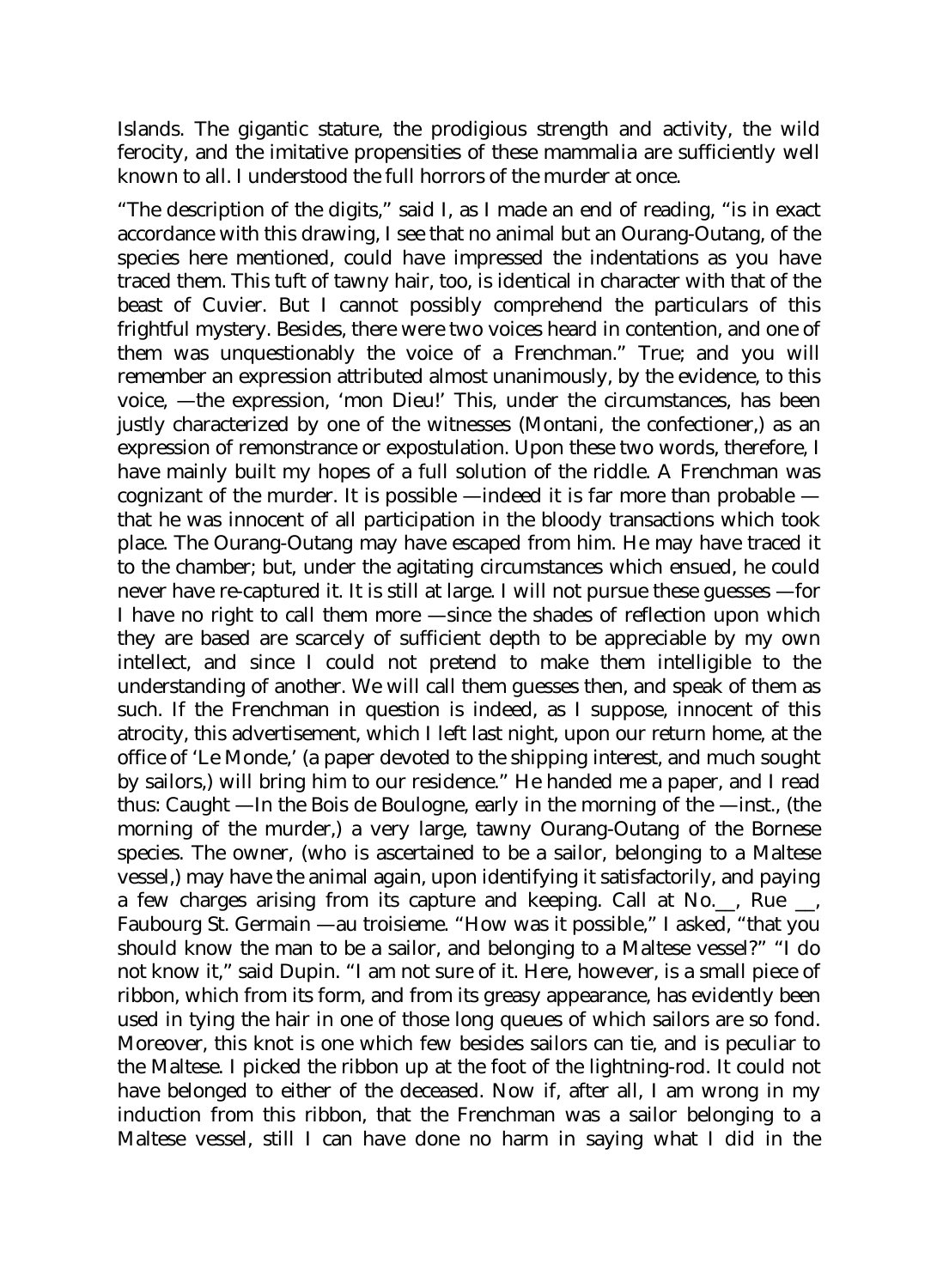advertisement. If I am in error, he will merely suppose that I have been misled by some circumstance into which he will not take the trouble to inquire. But if I am right, a great point is gained. Cognizant although innocent of the murder, the Frenchman will naturally hesitate about replying to the advertisement —about demanding the Ourang-Outang. He will reason thus: —'I am innocent; I am poor; my Ourang-Outang is of great value —to one in my circumstances a fortune of itself —why should I lose it through idle apprehensions of danger? Here it is, within my grasp. It was found in the Bois de Boulogne —at a vast distance from the scene of that butchery. How can it ever be suspected that a brute beast should have done the deed? The police are at fault —they have failed to procure the slightest clew. Should they even trace the animal, it would be impossible to prove me cognizant of the murder, or to implicate me in guilt on account of that cognizance. Above all, I am known. The advertiser designates me as the possessor of the beast. I am not sure to what limit his knowledge may extend. Should I avoid claiming a property of so great value, which it is known that I possess, I will render the animal at least, liable to suspicion. It is not my policy to attract attention either to myself or to the beast. I will answer the advertisement, get the OurangOutang, and keep it close until this matter has blown over.

At this moment we heard a step upon the stairs.

"Be ready," said Dupin, "with your pistols, but neither use them nor show them until at a signal from myself."

The front door of the house had been left open, and the visitor had entered, without ringing, and advanced several steps upon the staircase. Now, however, he seemed to hesitate. Presently we heard him descending. Dupin was moving quickly to the door, when we again heard him coming up. He did not turn back a second time, but stepped up with decision and rapped at the door of our chamber.

"Come in," said Dupin, in a cheerful and hearty tone.

A man entered. He was a sailor, evidently, —a tall, stout, and muscular-looking person, with a certain dare-devil expression of countenance, not altogether unprepossessing. His face, greatly sunburnt, was more than half hidden by whisker and mustachio. He had with him a huge oaken cudgel, but appeared to be otherwise unarmed. He bowed awkwardly, and bade us "good evening," in French accents, which, although somewhat Neufchatelish, were still sufficiently indicative of a Parisian origin.

Sit down, my friend," said Dupin. "I suppose you have called about the Ourang-Outang. Upon my word, I almost envy you the possession of him; a remarkably fine, and no doubt a very valuable animal. How old do you suppose him to be?" The sailor drew a long breath, with the air of a man relieved of some intolerable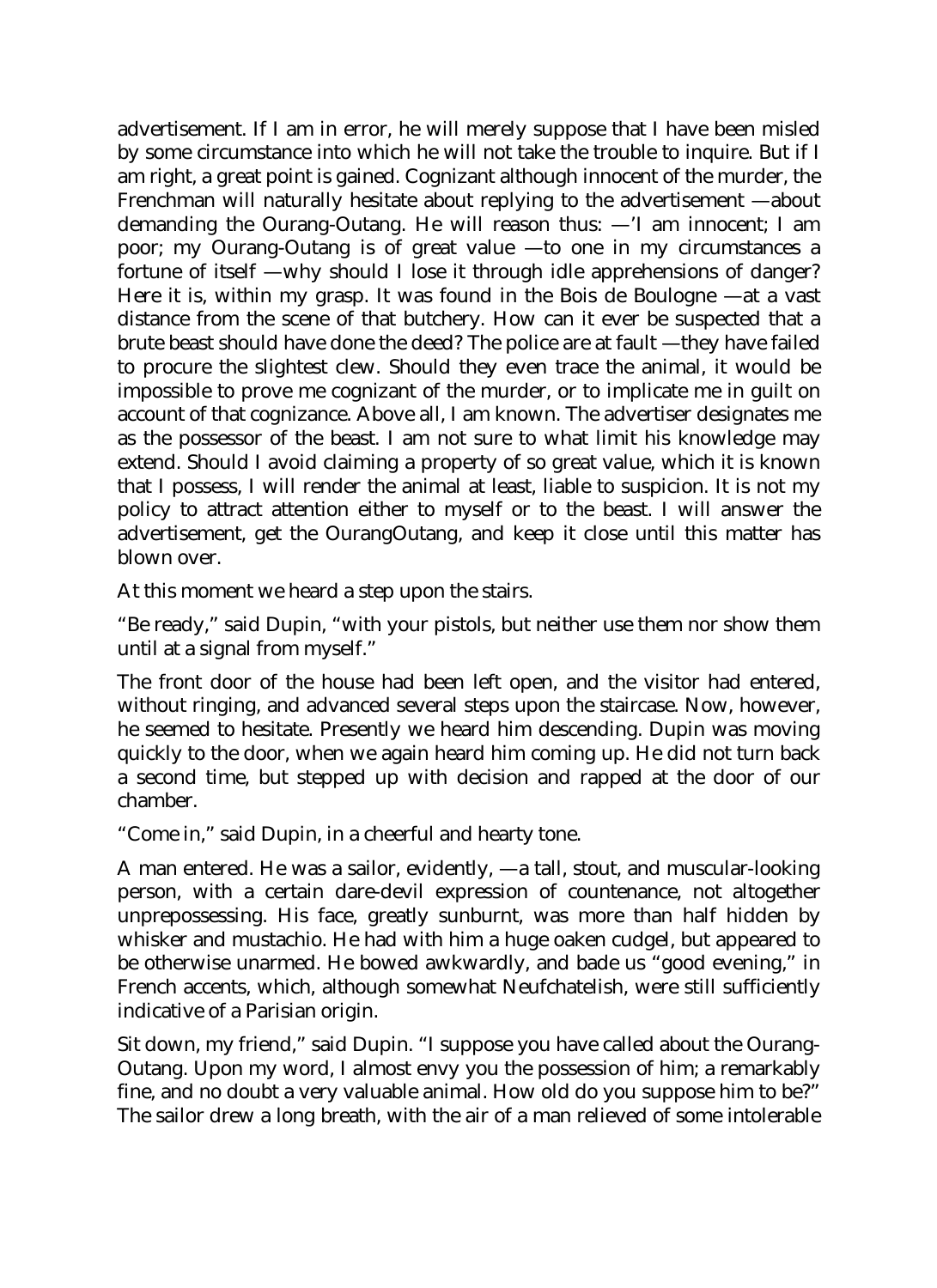burden, and then replied, in an assured tone: "I have no way of telling —but he can't be more than four or five years old.

# *Have you got him here?"*

"Oh no; we had no conveniences for keeping him here. He is at a livery stable in the Rue Dubourg, just by. You can get him in the morning. Of course you are prepared to identify the property?" "To be sure I am, sir." "I shall be sorry to part with him," said Dupin.

"I don't mean that you should be at all this trouble for nothing, sir," said the man. "Couldn't expect it. Am very willing to pay a reward for the finding of the animal —that is to say, any thing in reason." "Well," replied my friend, "that is all very fair, to be sure. Let me think! —what should I have? Oh! I will tell you. My reward shall be this. You shall give me all the information in your power about these murders in the Rue Morgue." Dupin said the last words in a very low tone, and very quietly. Just as quietly, too, he walked toward the door, locked it, and put the key in his pocket. He then drew a pistol from his bosom and placed it, without the least flurry, upon the table.

The sailor's face flushed up as if he were struggling with suffocation. He started to his feet and grasped his cudgel; but the next moment he fell back into his seat, trembling violently, and with the countenance of death itself. He spoke not a word. I pitied him from the bottom of my heart.

"My friend," said Dupin, in a kind tone, "you are alarming yourself unnecessarily —you are indeed. We mean you no harm whatever. I pledge you the honor of a gentleman, and of a Frenchman, that we intend you no injury. I perfectly well know that you are innocent of the atrocities in the Rue Morgue. It will not do, however, to deny that you are in some measure implicated in them. From what I have already said, you must know that I have had means of information about this matter —means of which you could never have dreamed. Now the thing stands thus. You have done nothing which you could have avoided —nothing, certainly, which renders you culpable. You were not even guilty of robbery, when you might have robbed with impunity. You have nothing to conceal. You have no reason for concealment. On the other hand, you are bound by every principle of honor to confess all you know. An innocent man is now imprisoned, charged with that crime of which you can point out the perpetrator." The sailor had recovered his presence of mind, in a great measure, while Dupin uttered these words; but his original boldness of bearing was all gone.

"So help me God," said he, after a brief pause, "I will tell you all I know about this affair; —but I do not expect you to believe one half I say —I would be a fool indeed if I did. Still, I am innocent, and I will make a clean breast if I die for it." What he stated was, in substance, this. He had lately made a voyage to the Indian Archipelago. A party, of which he formed one, landed at Borneo, and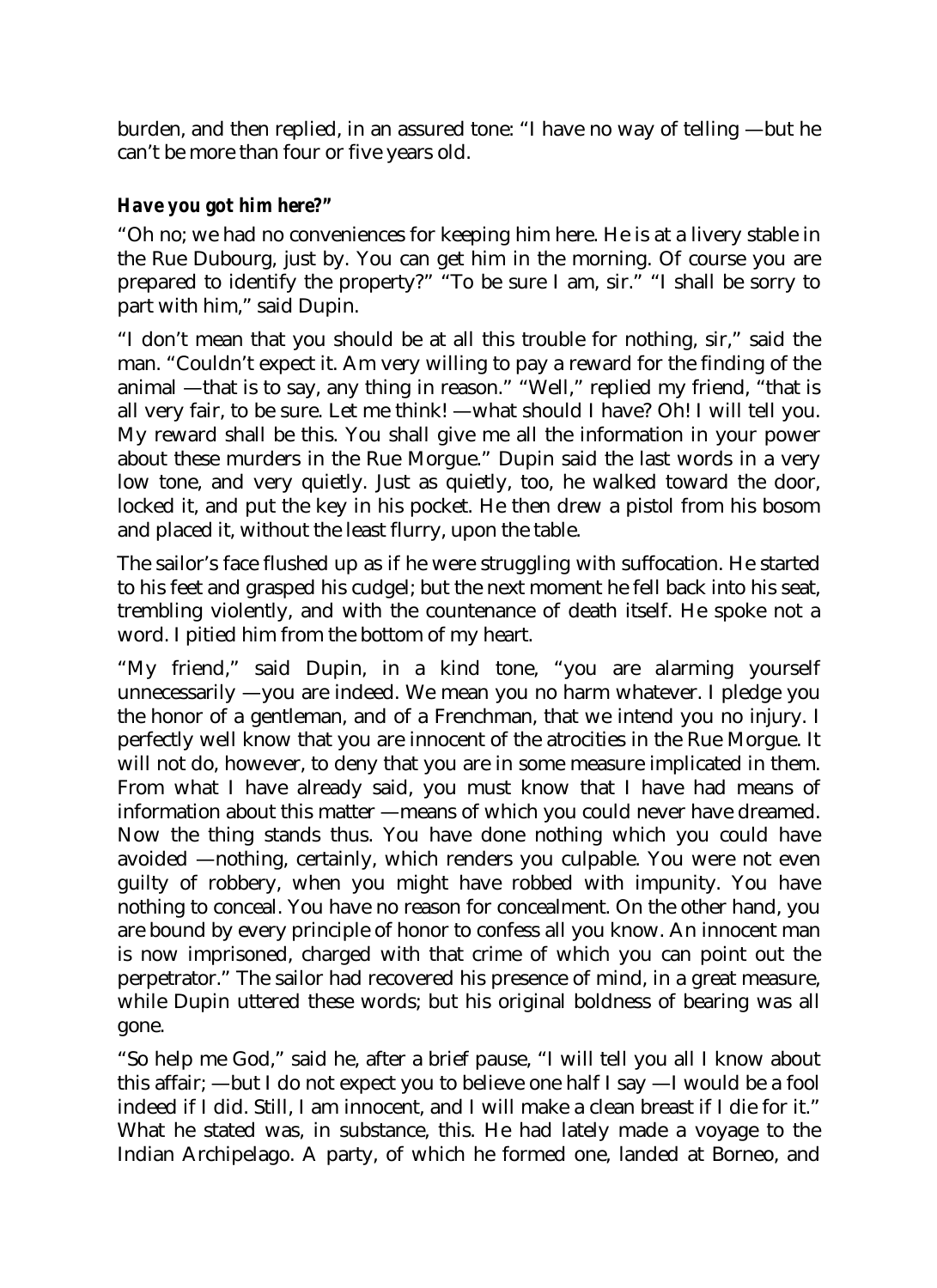passed into the interior on an excursion of pleasure. Himself and a companion had captured the Ourang-Outang. This companion dying, the animal fell into his own exclusive possession. After great trouble, occasioned by the intractable ferocity of his captive during the home voyage, he at length succeeded in lodging it safely at his own residence in Paris, where, not to attract toward himself the unpleasant curiosity of his neighbors, he kept it carefully secluded, until such time as it should recover from a wound in the foot, received from a splinter on board ship. His ultimate design was to sell it.

Returning home from some sailors' frolic on the night, or rather in the morning of the murder, he found the beast occupying his own bed-room, into which it had broken from a closet adjoining, where it had been, as was thought, securely confined. Razor in hand, and fully lathered, it was sitting before a looking-glass, attempting the operation of shaving, in which it had no doubt previously watched its master through the key-hole of the closet. Terrified at the sight of so dangerous a weapon in the possession of an animal so ferocious, and so well able to use it, the man, for some moments, was at a loss what to do. He had been accustomed, however, to quiet the creature, even in its fiercest moods, by the use of a whip, and to this he now resorted. Upon sight of it, the Ourang-Outang sprang at once through the door of the chamber, down the stairs, and thence, through a window, unfortunately open, into the street.

The Frenchman followed in despair; the ape, razor still in hand, occasionally stopping to look back and gesticulate at its pursuer, until the latter had nearly come up with it. It then again made off. In this manner the chase continued for a long time. The streets were profoundly quiet, as it was nearly three o'clock in the morning. In passing down an alley in the rear of the Rue Morgue, the fugitive's attention was arrested by a light gleaming from the open window of Madame L'Espanaye's chamber, in the fourth story of her house. Rushing to the building, it perceived the lightning-rod, clambered up with inconceivable agility, grasped the shutter, which was thrown fully back against the wall, and, by its means, swung itself directly upon the headboard of the bed. The whole feat did not occupy a minute. The shutter was kicked open again by the Ourang-Outang as it entered the room.

The sailor, in the meantime, was both rejoiced and perplexed. He had strong hopes of now recapturing the brute, as it could scarcely escape from the trap into which it had ventured, except by the rod, where it might be intercepted as it came down. On the other hand, there was much cause for anxiety as to what it might do in the house. This latter reflection urged the man still to follow the fugitive. A lightning-rod is ascended without difficulty, especially by a sailor; but, when he had arrived as high as the window, which lay far to his left, his career was stopped; the most that he could accomplish was to reach over so as to obtain a glimpse of the interior of the room. At this glimpse he nearly fell from his hold through excess of horror. Now it was that those hideous shrieks arose upon the night, which had startled from slumber the inmates of the Rue Morgue.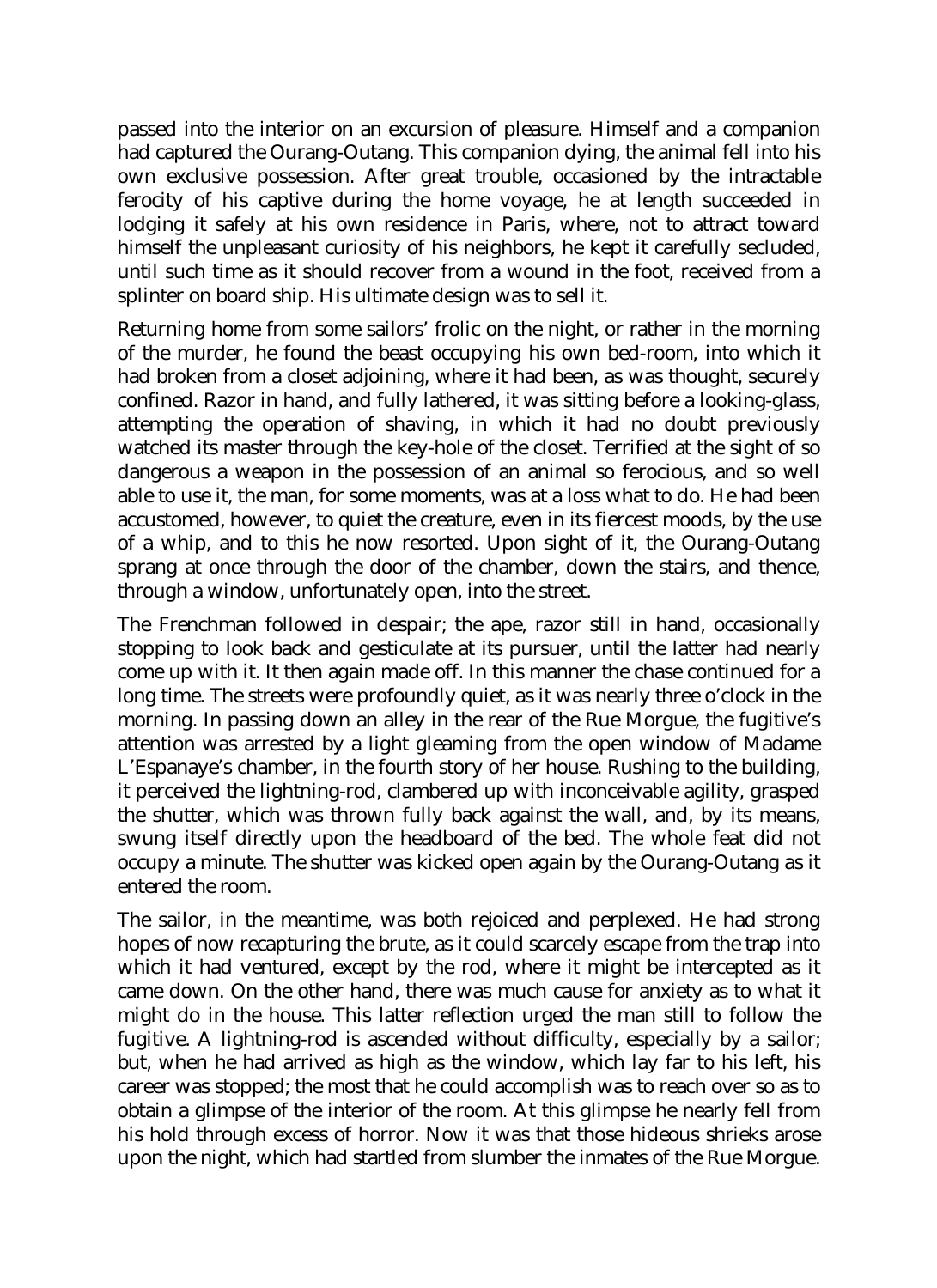Madame L'Espanaye and her daughter, habited in their night clothes, had apparently been arranging some papers in the iron chest already mentioned, which had been wheeled into the middle of the room. It was open, and its contents lay beside it on the floor. The victims must have been sitting with their backs toward the window; and, from the time elapsing between the ingress of the beast and the screams, it seems probable that it was not immediately perceived. The flapping-to of the shutter would naturally have been attributed to the wind.

As the sailor looked in, the gigantic animal had seized Madame L'Espanaye by the hair, (which was loose, as she had been combing it,) and was flourishing the razor about her face, in imitation of the motions of a barber. The daughter lay prostrate and motionless; she had swooned. The screams and struggles of the old lady (during which the hair was torn from her head) had the effect of changing the probably pacific purposes of the Ourang-Outang into those of wrath. With one determined sweep of its muscular arm it nearly severed her head from her body. The sight of blood inflamed its anger into phrenzy. Gnashing its teeth, and flashing fire from its eyes, it flew upon the body of the girl, and imbedded its fearful talons in her throat, retaining its grasp until she expired. Its wandering and wild glances fell at this moment upon the head of the bed, over which the face of its master, rigid with horror, was just discernible. The fury of the beast, who no doubt bore still in mind the dreaded whip, was instantly converted into fear. Conscious of having deserved punishment, it seemed desirous of concealing its bloody deeds, and skipped about the chamber in an agony of nervous agitation; throwing down and breaking the furniture as it moved, and dragging the bed from the bedstead. In conclusion, it seized first the corpse of the daughter, and thrust it up the chimney, as it was found; then that of the old lady, which it immediately hurled through the window headlong.

As the ape approached the casement with its mutilated burden, the sailor shrank aghast to the rod, and, rather gliding than clambering down it, hurried at once home —dreading the consequences of the butchery, and gladly abandoning, in his terror, all solicitude about the fate of the Ourang-Outang. The words heard by the party upon the staircase were the Frenchman's exclamations of horror and affright, commingled with the fiendish jabberings of the brute.

I have scarcely anything to add. The Ourang-Outang must have escaped from the chamber, by the rod, just before the breaking of the door. It must have closed the window as it passed through it. It was subsequently caught by the owner himself, who obtained for it a very large sum at the Jardin des Plantes. Le Bon was instantly released, upon our narration of the circumstances (with some comments from Dupin) at the bureau of the Prefect of Police. This functionary, however well disposed to my friend, could not altogether conceal his chagrin at the turn which affairs had taken, and was fain to indulge in a sarcasm or two, about the propriety of every person minding his own business.